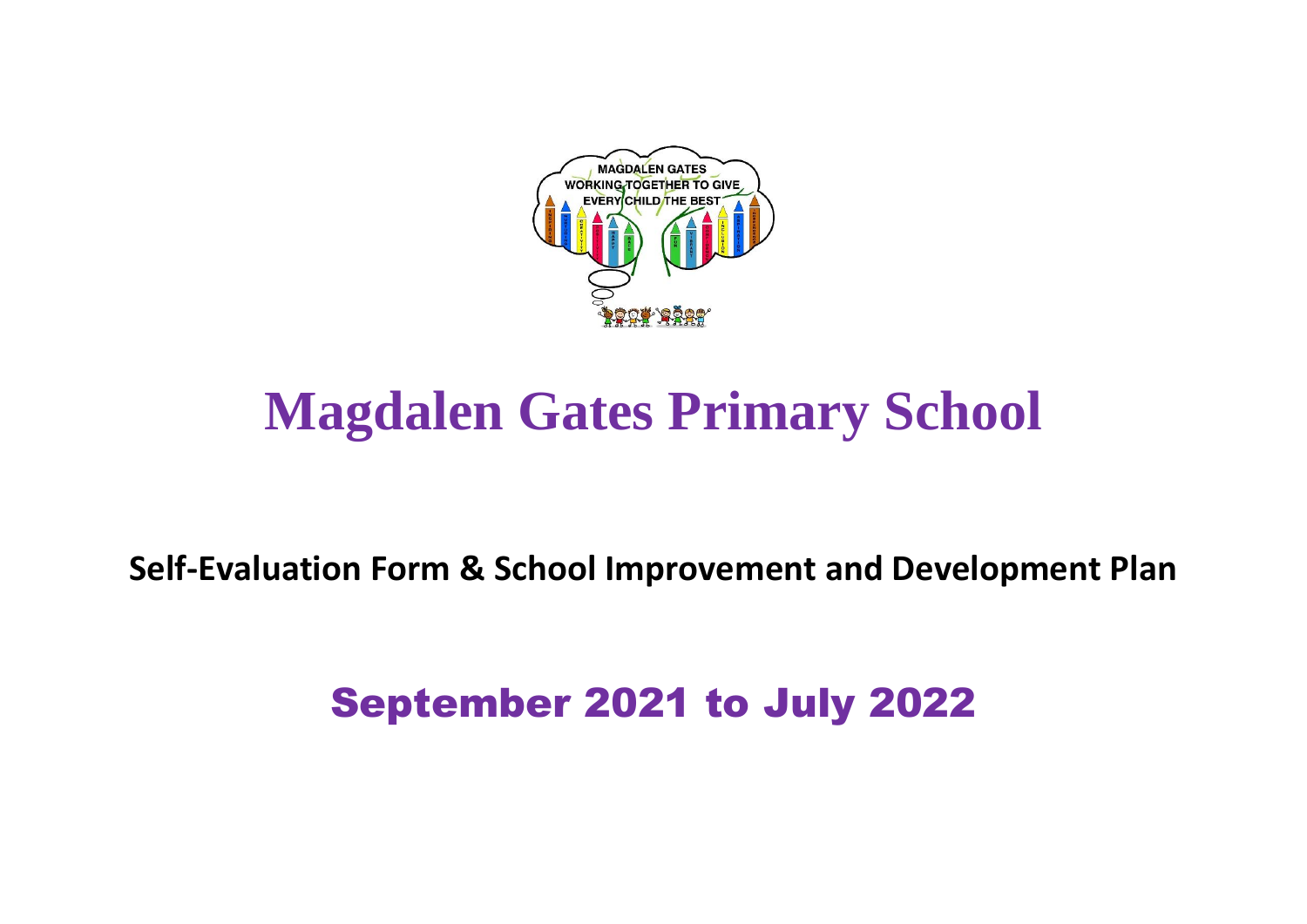### **Our Vision for Magdalen Gates -** By 2025…

| 2021 Update                                                                                                                                                                                                                                                                                                                             | 2022<br>Update | 2023<br>Update | 2024<br>Update | <b>2025 Vision</b>                                                                                                                                                                                                                                                                                                                                                                                            |
|-----------------------------------------------------------------------------------------------------------------------------------------------------------------------------------------------------------------------------------------------------------------------------------------------------------------------------------------|----------------|----------------|----------------|---------------------------------------------------------------------------------------------------------------------------------------------------------------------------------------------------------------------------------------------------------------------------------------------------------------------------------------------------------------------------------------------------------------|
| During the pandemic the curriculum development has continued.<br>Challenges overcome include: BLM, digital divide, remote learning. The<br>curriculum is more developed than in March 2020.                                                                                                                                             |                |                |                | Covid Recovery: The curriculum will evolve each year to reflect the<br>needs of the children. It will have addressed the social, academic and<br>cultural deficit from the Covid lockdown. Models of blended learning<br>will be embedded in daily practice.                                                                                                                                                  |
| Predicted results for KS2 SATs in 2021 were: R-84%, W-72%, M-72%,<br>GPS - 72%. RWM - 72%. Y1 (taken in Y2) Phonics check = 92%. EYFS<br>GLD in 2021 = 42% (This was significantly affected by Covid-19)                                                                                                                                |                |                |                | Results Improved Again! The school will have come out of the Covid-<br>19 pandemic stronger than it went in. Results will be improving year<br>on year.                                                                                                                                                                                                                                                       |
| New (Covid) behaviour policy in place. Behaviour incidents reducing<br>over time. Behaviour support plans in place and working. CPD for all<br>staff on the vision and values.                                                                                                                                                          |                |                |                | Shared Clarity: Of vision and process. Of inclusion and behaviour.                                                                                                                                                                                                                                                                                                                                            |
| HT led leadership CPD for a local Academy Trust. AHTI addressed<br>student teachers for NTTC on inclusion. AHTI is on training with the<br>Research School to become an ELE. Partnership with UEA to host SaLT<br>students in school. Partnership with Norwich School during Covid<br>lockdown.                                         |                |                |                | Working in Partnership: Magdalen Gates will be working in<br>partnership with schools and organisations locally and nationally.<br>Interactions with Teaching School Hubs, ITT providers and other<br>strategic partners will drive school improvement. The school will be a<br>giver and receiver of support. Staff will work as SLEs and Change<br>Leaders to support school improvement across the County. |
| CPD progamme underway. On track for implementation and addition<br>to pedagogy in Sept 2021. There has been a lot of CPD input in the<br>Summer Term '21. Embedding is now key.                                                                                                                                                         |                |                |                | <b>Outstanding Education for All:</b> Teaching and Learning. Pastoral<br>support of children and staff. The school as a vehicle for social<br>mobility                                                                                                                                                                                                                                                        |
| Too early for data. No children have left since this plan was started.                                                                                                                                                                                                                                                                  |                |                |                | Thriving Beyond Mag Gates: Children who leave Magdalen Gates<br>Primary will be thriving at high school and beyond. They will be<br>resilient and motivated learners. This will be especially true of the<br>most vulnerable children.                                                                                                                                                                        |
| Engagement with the N&N Festival. Morrisons Community Champion.<br>New Governor is a local councillor. Bus tour for KS1 & EYFS, Head<br>Teacher and EYFS Lead hand-deliver welcome packs to new September<br>starters to be a visible presence in the community and to further<br>develop our understanding of the children's contexts. |                |                |                | <b>Community Coherence and Engagement:</b> The school will be the<br>social and cultural hub of the community. Events, performances,<br>workshops and visits will further enhance the local area.                                                                                                                                                                                                             |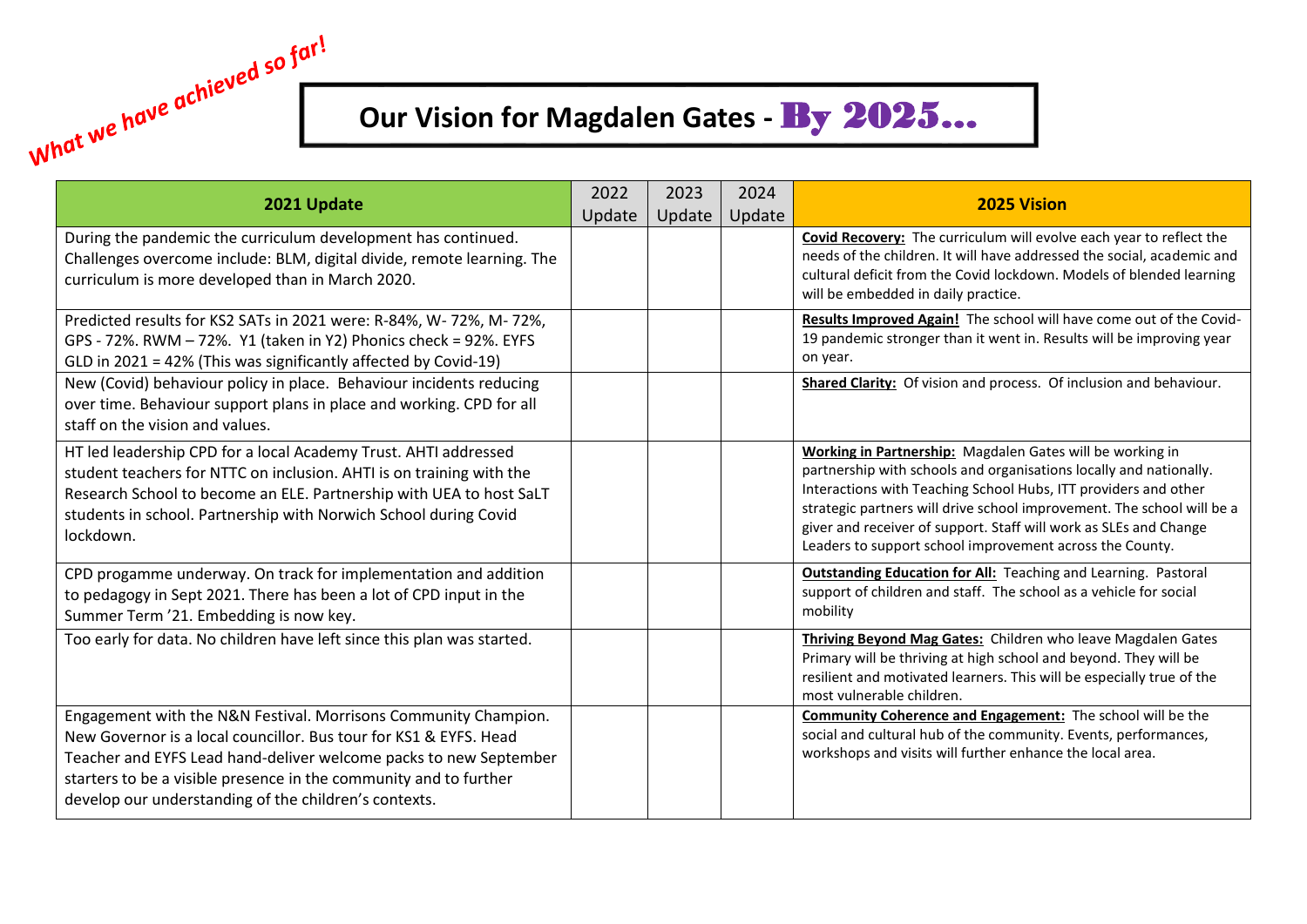#### **The Context of the School –December 2021**

Magdalen Gates Primary School (MGPS) serves an urban community with a complex range of characteristics. Although similar to other Norwich city centre primary schools, the distinctive features of MGPS are reflected in the diverse community that it serves. With 200 children currently on roll, 30% have English as an Additional Language (EAL), 32% are in receipt of Pupil Premium funding and 17% are on the SEND register. Safeguarding is a prime focus for us and keeping the children safe and ensuring that they understand steps that they can take themselves to keep safe is a key thread that is woven through everything we do.

Our spiral curriculum has been designed to reflect the needs of the community and is centered on key themes that draw the school together, such as 'Community' and also prepare the children for life in a rapidly changing world – for example 'Technological Advancement'. As a school team, we have worked hard to clarify our curriculum *intent* and this academic year we will embed our long and medium term plans and evaluate the impact of teaching and learning across the school.

We are proud to be at the centre of a diverse and vibrant community, and our curriculum and approach is reflective of that diversity. Every child and family that we welcome to our school has the right to feel at home here and the right to learn the knowledge and skills they will need later in life; this is not just reflected in our direct engagement with families, but also in the structure and content of our curriculum, in the pedagogical approaches we take to meet a range of needs and in the pastoral support we are able to offer. The school has been recognised for its work on educating people around refugees and asylum seekers as a School of Sanctuary, and we are proud of our work with young carers. In collaboration with Caring Together we have not only earned our Carer Friendly Tick Award but also helped that organisation to develop training to support other schools in this work.

The school has a firm commitment to meeting children's special educational needs. Class teachers and the SENDCo work closely with children and their families to plan provision and we have good links with a range of external agencies where this is needed. During the Covid-19 lockdowns in 2020 and 2021, we adapted this provision to ensure that children's targets and support available were relevant and manageable too.

The leadership team started working together at the beginning of the Covid-19 pandemic in April 2020. They are continually forward thinking and see every obstacle as an opportunity to develop practice and make improvements to the way that the school runs on a day-to-day basis. The school received positive feedback from parents, children and the Local Authority for the way that the leadership team balanced the safety and well-being of the school community whilst prioritising learning for both those children at home and at school. By focusing on the essential skills that the children needed to learn in each year group, and creating opportunities for enrichment such as whole school art pieces, teaching and learning was sustained for the large majority of children. The team ensured that all children had the opportunity to engage in Home Learning as work was both published online and sent home to families who were not able to use the technology. Those who found it harder to engage with remote learning were supported through the provision of laptops, data SIM cards and support from the pastoral team too.

Staffing over the last academic year has been mostly stable and the school has a highly committed and experienced staff team. There has been some turbulence in Year 6 over the last couple of years and a key priority this year has been ensuring that the Year 6 cohorts of the future are fully supported to achieve very well at the end of Key Stage 2. This has been achieved by appointing a permanent teacher to the Year 6 post in 2021. The last published SATS results (2018/2019) demonstrated an upward trend for MGPS and the RWM combined was above the local and national average (66% EXS+). If the SATs had gone ahead in the Summer of 2021, the Year 6 cohort was predicted to achieve in line or above previous national standards. The school community were particularly proud of the Reading results in 2019 which were 79% EXS+ and reflect a whole school commitment to promoting reading for enjoyment and understanding. Our reading curriculum is based on the programme Destination Reader and is a cornerstone of our curriculum design. Following the 18 months of disruption due to the Covid-19 pandemic, phonics and reading were given a special priority within the school to address the learning deficit that was created during that time. The curriculum is now near completion in that progress is integral to its structure, assessment procedures are in place and the children are able to talk about what they are learning. The next step for the school is for all of this to be consistent at all levels.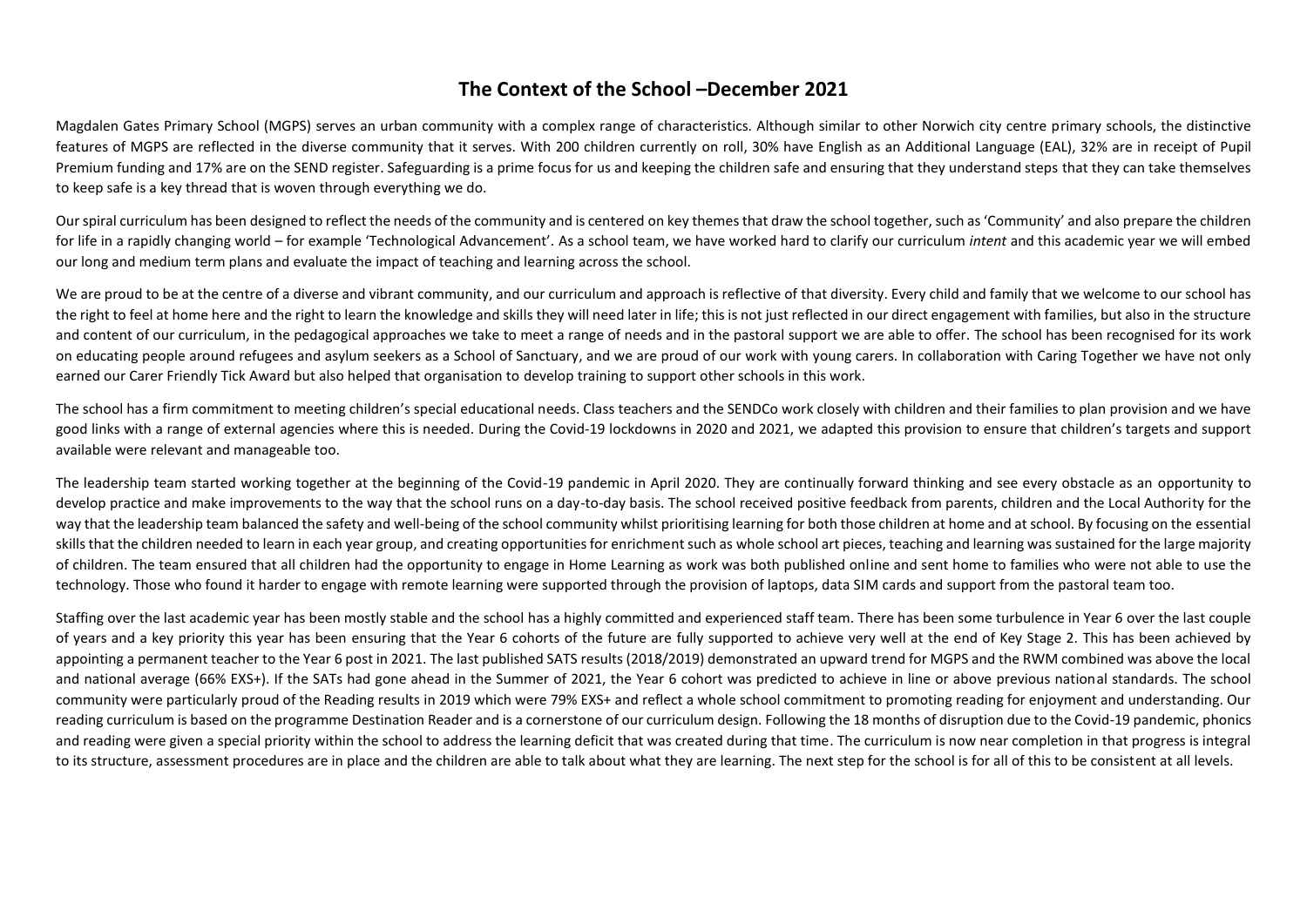#### **Progress since the last Ofsted inspection (March 2018)**

#### **1. The school implements one systematic, synthetic phonics programme to support the teaching of phonics from Reception to Year 2.**

| What have we achieved?                                                                                         | How do we know?                                                 |
|----------------------------------------------------------------------------------------------------------------|-----------------------------------------------------------------|
| Read, Write Inc was introduced across the EYFS and KS1 in 2019.                                                | The EYFS & KS1 lead has been released from teaching during      |
| The EYFS & KS1 lead provides regular training and support for the Educational Assistants (EAs) who deliver the | the 2019/20 academic year.                                      |
| sessions.                                                                                                      | 80% passed the Phonics Screening check in 2019                  |
| 1:1 intervention sessions are in place for children who need to continue to develop their phonological         | 92% passed in Dec 2020. 48% passed in Dec 2021 (this cohort     |
| awareness in KS2.                                                                                              | has been most affected by Covid lockdown nationally).           |
| A quick response to the drop in attainment following the Spring lockdown in 2021 has enabled children to start | During the Educational Challenge Partner (ECP) visit in January |
| the journey back to pre-lockdown levels - this is due to a concentration of resources on early reading.        | 2020, children were observed to be taking part and achieving in |
|                                                                                                                | RWI sessions.                                                   |
|                                                                                                                | Achievement in phonics significantly dipped after lockdown,     |
|                                                                                                                | but has been rising steadily again. EYFS and Y1 were            |
|                                                                                                                | particularly affected.                                          |
|                                                                                                                |                                                                 |

#### **2. There is a clear rationale for the use of reading journals and that teachers carefully track the reading choices of pupils in KS2**

| What have we achieved?                                                                                          | How do we know?                                            |
|-----------------------------------------------------------------------------------------------------------------|------------------------------------------------------------|
| Destination Reader has been introduced in KS2. This allows the class teachers to track the reading choices of   | The ECP visit reported that there was a great depth and    |
| the children in their classes.                                                                                  | enjoyment of reading.                                      |
| For Covid safety reasons, reading journals moved online in Sept 2020. Children and parents record their         | Children have reported an increase in enjoyment and        |
| reading and reflections on reading on Tapestry instead. This allows greater reflection for the children and the | engagement in reading.                                     |
| teachers are able to monitor and respond to the reading that the children are recording.                        | At the end of KS2 in 2019, 72% of children were at EXS for |
|                                                                                                                 | Reading and 20% were at GDS.                               |
|                                                                                                                 | In 2021, internal data showed that 84% of Y6 children were |
|                                                                                                                 | working at EXS.                                            |

#### 3. New initiatives, for example the teaching of handwriting and presentation, are fully embedded in teacher's practice and have a positive impact on **accelerating pupil's progress and raising their attainment.**

| What have we achieved?                                                                                    | How do we know?                                                  |
|-----------------------------------------------------------------------------------------------------------|------------------------------------------------------------------|
| The Nelson handwriting scheme was introduced in September 2018. From this point, the marking policy was   | Deep dives in maths and history in Autumn 2021 showed a          |
| reviewed and there was a greater emphasis placed on the quality of presentation in books including awards | good level of presentation in books.                             |
| from the Head Teacher. (Pre March 2020)                                                                   | The deep dive in writing in January 2022 will focus more on      |
| The emphasis of the SIDP and SEF in 2020/2021 is one of monitoring, evaluating and embedding practice     | writing in English lessons.                                      |
| throughout the school.                                                                                    | The focus on evaluating and embedding is evident in the Head     |
|                                                                                                           | Teacher's appraisal targets as well as the targets of the senior |
|                                                                                                           | leaders and teachers too.                                        |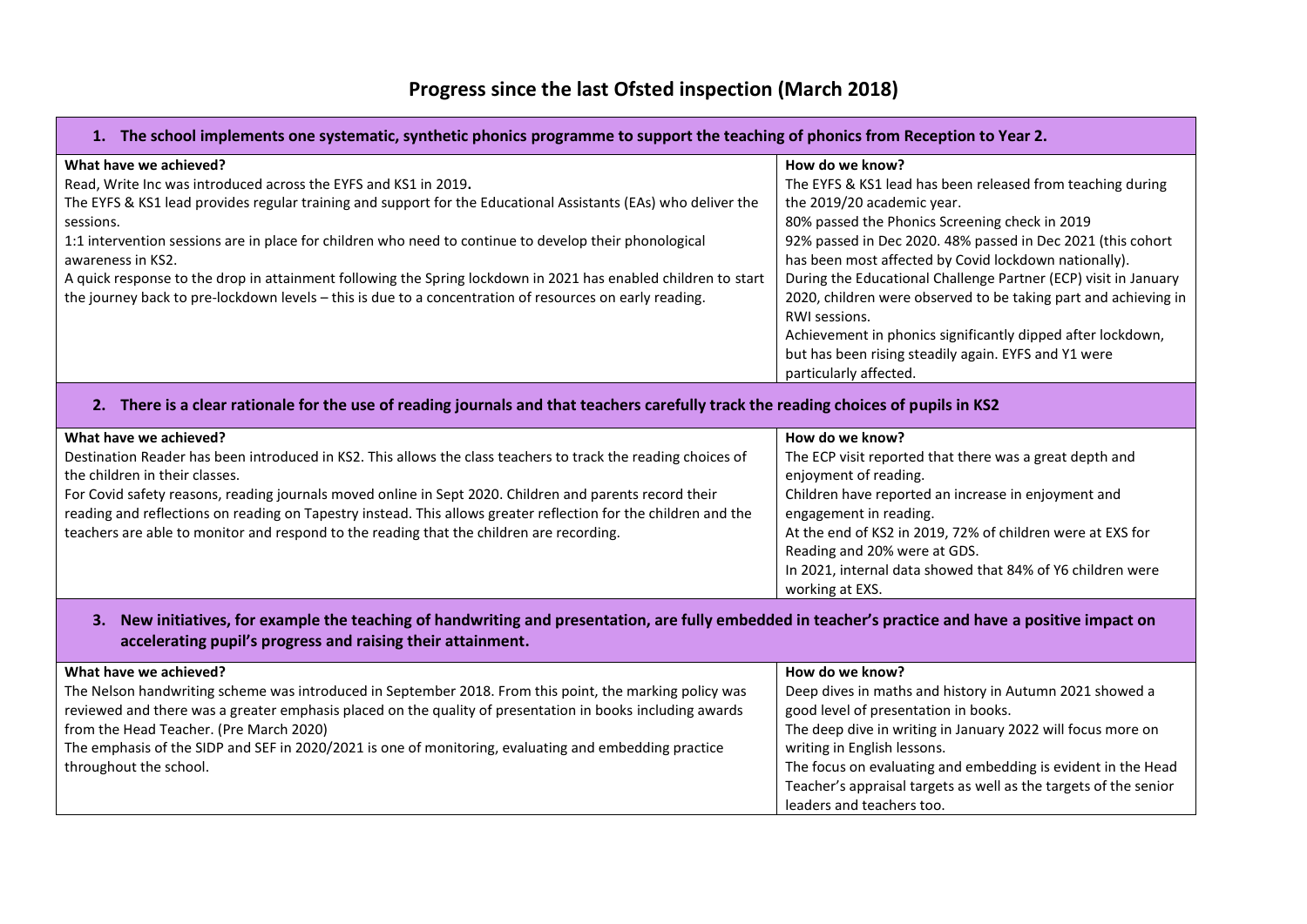| <b>Our Priorities for the 2021/22 Academic Year</b>                                                                                                                                                                                                                                                                                                                                                                                                                                                                                                                                                                                                                                                          |                                                                                                                                                                                                                                                                                                                                                                                                                                                                                                                                                                                                                                                                                                                                                                          |                                                                                                                                                                                                                                                                                                                                                                                                                                                                                                                                                                                                                                      |                                                                                                                                                                                                                                                                                                                                                                                                                                                                                                                                                                                            |                                                                                                                                                                                                                                                                                                                                                                                                                                                                                                                                                        |  |  |  |  |  |  |  |  |
|--------------------------------------------------------------------------------------------------------------------------------------------------------------------------------------------------------------------------------------------------------------------------------------------------------------------------------------------------------------------------------------------------------------------------------------------------------------------------------------------------------------------------------------------------------------------------------------------------------------------------------------------------------------------------------------------------------------|--------------------------------------------------------------------------------------------------------------------------------------------------------------------------------------------------------------------------------------------------------------------------------------------------------------------------------------------------------------------------------------------------------------------------------------------------------------------------------------------------------------------------------------------------------------------------------------------------------------------------------------------------------------------------------------------------------------------------------------------------------------------------|--------------------------------------------------------------------------------------------------------------------------------------------------------------------------------------------------------------------------------------------------------------------------------------------------------------------------------------------------------------------------------------------------------------------------------------------------------------------------------------------------------------------------------------------------------------------------------------------------------------------------------------|--------------------------------------------------------------------------------------------------------------------------------------------------------------------------------------------------------------------------------------------------------------------------------------------------------------------------------------------------------------------------------------------------------------------------------------------------------------------------------------------------------------------------------------------------------------------------------------------|--------------------------------------------------------------------------------------------------------------------------------------------------------------------------------------------------------------------------------------------------------------------------------------------------------------------------------------------------------------------------------------------------------------------------------------------------------------------------------------------------------------------------------------------------------|--|--|--|--|--|--|--|--|
| Implement a recovery curriculum for the school following the Covid-19 pandemic of 2020/21                                                                                                                                                                                                                                                                                                                                                                                                                                                                                                                                                                                                                    |                                                                                                                                                                                                                                                                                                                                                                                                                                                                                                                                                                                                                                                                                                                                                                          |                                                                                                                                                                                                                                                                                                                                                                                                                                                                                                                                                                                                                                      |                                                                                                                                                                                                                                                                                                                                                                                                                                                                                                                                                                                            |                                                                                                                                                                                                                                                                                                                                                                                                                                                                                                                                                        |  |  |  |  |  |  |  |  |
| <b>QUALITY OF</b><br><b>EDUCATION</b>                                                                                                                                                                                                                                                                                                                                                                                                                                                                                                                                                                                                                                                                        | <b>LEADERSHIP AND</b><br><b>MANGEMENT</b>                                                                                                                                                                                                                                                                                                                                                                                                                                                                                                                                                                                                                                                                                                                                | <b>BEHAVIOURS AND</b><br><b>ATTITUDES</b>                                                                                                                                                                                                                                                                                                                                                                                                                                                                                                                                                                                            | <b>PERSONAL</b><br><b>DEVELOPMENT</b>                                                                                                                                                                                                                                                                                                                                                                                                                                                                                                                                                      | <b>EARLY YEARS</b>                                                                                                                                                                                                                                                                                                                                                                                                                                                                                                                                     |  |  |  |  |  |  |  |  |
| Apply evidence based<br>$\bullet$<br>learning to develop<br>pedagogy and teaching for<br>retention.<br>Ensure a shared clarity of<br>$\bullet$<br>assessment across the<br>curriculum - Agreed<br>methods of assessing, VNET<br>Assessment Project, greater<br>understanding throughout<br>the school.<br>Consolidate the work put<br>$\bullet$<br>into handwriting and<br>presentation.<br>Develop a shared clarity of<br>high expectations of<br>engagement in learning<br>across the school - through<br>the active removal of<br>barriers for all students,<br>especially those with SEND.<br>Combine the existing<br>$\bullet$<br>strengths into a defined<br>reading culture throughout<br>the school. | Support the development<br>of the governing body.<br>Maintain and embed the<br>$\bullet$<br>focus on Shared Clarity<br>through the school.<br>Establish a clear protocol<br>$\bullet$<br>for decision making which<br>protects staff wellbeing and<br>drives the improvement<br>priorities of the school.<br>Further develop the layers<br>$\bullet$<br>of leadership throughout<br>the school - SLT, KSL, Lead<br>MSA & roles for children -<br>with clear lines of<br>accountability.<br>Leaders at all levels engage<br>$\bullet$<br>in monitoring and<br>improving outcomes for all<br>disadvantaged children and<br>those with EAL and SEND.<br>Maintain a bio-secure<br>$\bullet$<br>environment throughout<br>the school building in line<br>with Covid guidance. | Embed a shared clarity of<br>the expectations of<br>behaviour and consistency<br>or response that will enable<br>the children to feel safe<br>and happy in school - this<br>is particularly important for<br>children with SEND.<br>Create leadership roles for<br>$\bullet$<br>children in the areas of<br>friendship and anti-bullying<br>to promote positive<br>relationships across the<br>school.<br>Review the pastoral<br>$\bullet$<br>provision in the school to<br>enable children to build<br>resilience and motivation<br>for learning.<br>Maintain the culture of<br>high attendance following<br>the Covid-19 pandemic. | Create more opportunities<br>$\bullet$<br>for children to take<br>leadership roles within the<br>school.<br>Monitor the demographics<br>$\bullet$<br>of the children accessing<br>extra curricula activities<br>and work to meet the<br>needs of all groups.<br>Address the social,<br>$\bullet$<br>emotional and cultural<br>deficit that was created by<br>the Covid-19 pandemic for<br>the children and the staff of<br>the school.<br>Implement Zones<br>$\circ$<br>of Regulation<br>through the school.<br>To increase the amount of<br>$\bullet$<br>pupil voice in SEND<br>planning. | Create a shared clarity of<br>the new Early Learning<br>Goals - EYFS, SLT & wider<br>staff team.<br>Increase the outdoor<br>learning opportunities that<br>are available for the<br>children.<br>Increase the proportion of<br>children achieving the ELG<br>in writing from 41% in<br>2021.<br>Improve the early<br>identification and support<br>for the increasing number<br>of children in the Early<br>Years who have English as<br>an additional language,<br>SEND and those that<br>present with<br>communication and<br>language difficulties. |  |  |  |  |  |  |  |  |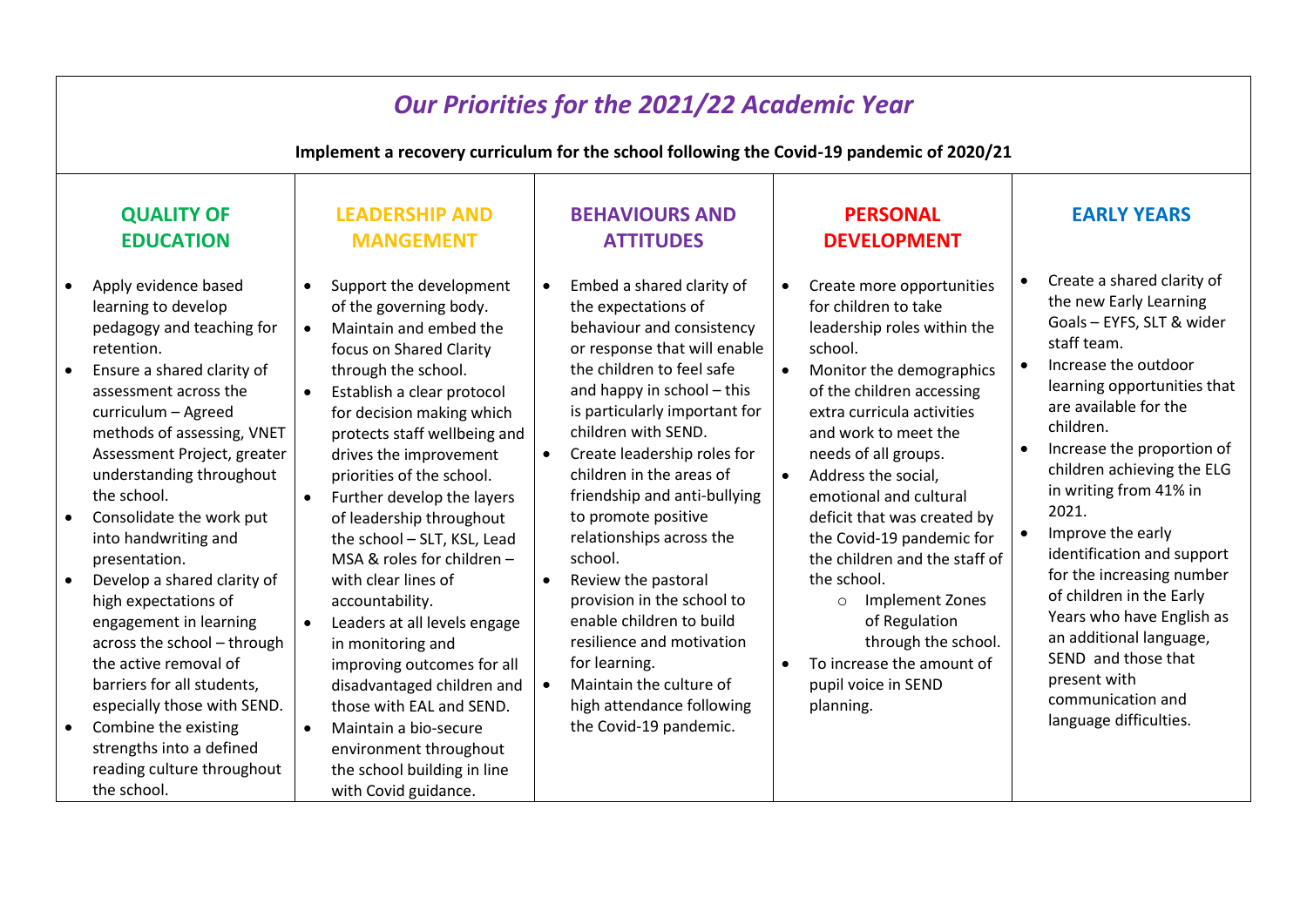| Self-                                             | <b>SEF for Quality of Education</b>                                                                                                                                                                                                                                                                                                                                                                                                                                                                                                                                                                                                                                                                                                                                                                                                                                                                                                                                                                                                                                                                                                                                                                                                                                                                                                                                                                                                                                                                                                                                                                                                                                                                                                                                                                                                                                                                                                                                                                                                                                                                                                                                                           |             |
|---------------------------------------------------|-----------------------------------------------------------------------------------------------------------------------------------------------------------------------------------------------------------------------------------------------------------------------------------------------------------------------------------------------------------------------------------------------------------------------------------------------------------------------------------------------------------------------------------------------------------------------------------------------------------------------------------------------------------------------------------------------------------------------------------------------------------------------------------------------------------------------------------------------------------------------------------------------------------------------------------------------------------------------------------------------------------------------------------------------------------------------------------------------------------------------------------------------------------------------------------------------------------------------------------------------------------------------------------------------------------------------------------------------------------------------------------------------------------------------------------------------------------------------------------------------------------------------------------------------------------------------------------------------------------------------------------------------------------------------------------------------------------------------------------------------------------------------------------------------------------------------------------------------------------------------------------------------------------------------------------------------------------------------------------------------------------------------------------------------------------------------------------------------------------------------------------------------------------------------------------------------|-------------|
| <b>Evaluation</b>                                 | Our Intent / Our Implementation / Our Impact                                                                                                                                                                                                                                                                                                                                                                                                                                                                                                                                                                                                                                                                                                                                                                                                                                                                                                                                                                                                                                                                                                                                                                                                                                                                                                                                                                                                                                                                                                                                                                                                                                                                                                                                                                                                                                                                                                                                                                                                                                                                                                                                                  |             |
| What's<br>working<br>well?                        | The INTENT of the curriculum is to be fully inclusive and is entirely focused on meeting the needs of disadvantaged children. It is intended as the primary tool for<br>increasing social mobility and the creation of cultural capital. Subject Leaders are passionate about their subject areas and are members of the subject associations. The<br>VNET Curriculum Review in Feb' 21 showed that 'All subject leaders were able to clearly articulate the rationale behind the curriculum offer for their subject. They made<br>clear links to the context of the school and the importance of showing the children of Magdalen Gates that there were many opportunities for them in the wider world to<br>broaden their horizons.' The Pupil Premium grant has been invested in high quality educational resources including Mathematics Mastery, Destination Reader, Read<br>Write Inc and RSHE solutions. These resources provide a coherent framework for the curriculum Good IMPLEMENTATION is achieved through the culture of learning<br>within the school. Quality of Provision staff meetings enable teachers to build knowledge of how the curriculum is implemented through the school. Teachers also share<br>best practice in these meetings. Pupil Progress Meetings on a half-termly basis enable leaders to monitor and evaluate the progress of the children and put plans in<br>place to address misconceptions and gaps. The curriculum's IMPACT can be seen through the 2019 KS2 progress and attainment data which was above the local<br>authority and national averages. Children enter the school in the Reception class below national expectations in all areas, they leave the school as confident and<br>competent learners. Deep dives in Maths and History in Autumn 2021 showed that children through the school are able to discuss what they are learning and to link it<br>to what they have learned previously in the same and related subjects. Children have individual instrument lessons, some of which are subsidised by the school through<br>the Pupil Premium funding. All children have access to Forest School provision throughout the year. |             |
| <b>What</b><br>needs to<br>improve?               | An Assistant Head Teacher is continuing to lead a performance appraisal project into creating a greater shared clarity of how judgements are made of child attainment<br>through the school. The three-year average of the pupil's outcomes is below the local authority and national levels. The school closures due to Covid-19 since March<br>2020 have interrupted the children's learning and there are gaps in their knowledge - NfER tests have shown that there is a deficit in maths in KS2. This academic, social<br>and cultural deficit is being addressed. Handwriting and presentation are a key Ofsted priority and is a priority for the 21/22 year. An extra focus is required to address<br>the reading and phonics gap that was created by the Covid-19 pandemic - particularly in KS1 and EYFS (According to internal data). Behaviours for and engagement in<br>learning will be addressed through the introduction of CLIPs in lessons and the embedding of The Step planning concept. All staff need a deep understanding of children<br>with SEND in the school - this will lead to better outcomes for those children and fewer disruptions to learning. The writing levels of disadvantaged children -<br>particularly boys - are low according to No More Marking data. Subject Monitoring deep dives in Autumn 2021 showed that the marking expectations need to be<br>refreshed and made consistent through the school.                                                                                                                                                                                                                                                                                                                                                                                                                                                                                                                                                                                                                                                                                                                                          |             |
| <b>What are</b><br>we going<br>to do<br>about it? | Use an evidence informed approach to the planning and sequencing of lessons through the development of The Step approach. Continue the work from the 20/21 year<br>on creating a shared clarity of making judgements about attainment and progress - support staff with cpd, augment the system of assessment and increase confidence<br>in data. In addition to this, update and embed the marking policy. The level of presentation in books needs to be better. Introduce CLIPs and The Step concept to<br>increase the engagement in lessons and behaviours for learning. Invest time and resources into the development of a positive reading culture throughout the school and<br>address the dip in attainment in KS1 and EYFS. SENDCo to ensure that children with SEND are supported through the forensic deployment of support staff and the<br>implementation of SEN plans.                                                                                                                                                                                                                                                                                                                                                                                                                                                                                                                                                                                                                                                                                                                                                                                                                                                                                                                                                                                                                                                                                                                                                                                                                                                                                                        |             |
|                                                   | <b>Judgement against the Ofsted criteria:</b>                                                                                                                                                                                                                                                                                                                                                                                                                                                                                                                                                                                                                                                                                                                                                                                                                                                                                                                                                                                                                                                                                                                                                                                                                                                                                                                                                                                                                                                                                                                                                                                                                                                                                                                                                                                                                                                                                                                                                                                                                                                                                                                                                 | <b>GOOD</b> |

- **RED = Either it hasn't been started yet or it is in the early stages of change.**
- **AMBER = It has been started and there is some evidence of impact.**
- **GREEN = Evidence of impact has been measured and recorded.**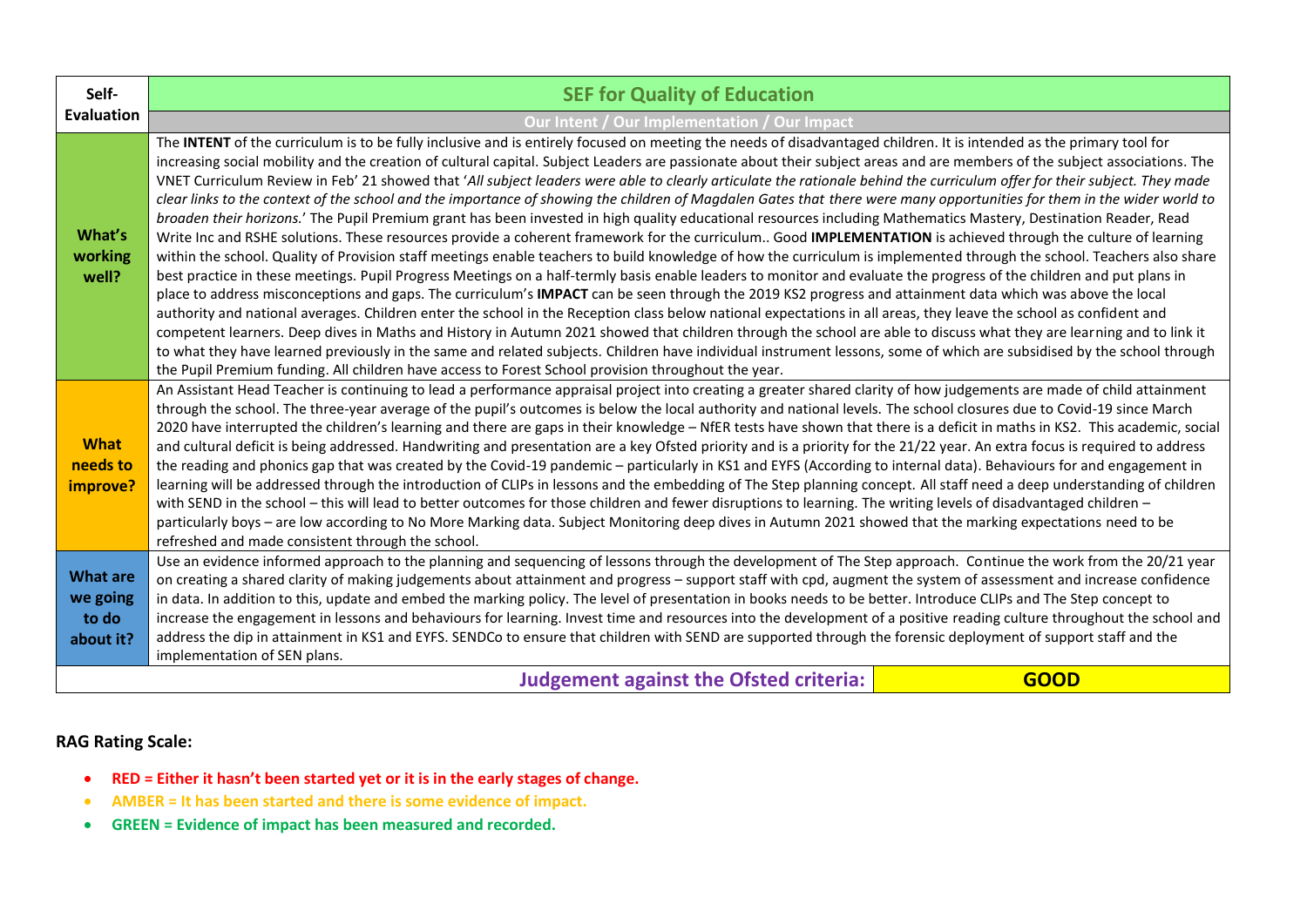|                                                  | <b>SIDP for Quality of Education</b>                                                                                                                                                                             |                              |                                                                       |                                                                                                                                       |                                                                                                                                                                                                                                                                                                                                       |                                |                                                                                                                                                                                                                                                                                                                                                                              |                                     |  |  |
|--------------------------------------------------|------------------------------------------------------------------------------------------------------------------------------------------------------------------------------------------------------------------|------------------------------|-----------------------------------------------------------------------|---------------------------------------------------------------------------------------------------------------------------------------|---------------------------------------------------------------------------------------------------------------------------------------------------------------------------------------------------------------------------------------------------------------------------------------------------------------------------------------|--------------------------------|------------------------------------------------------------------------------------------------------------------------------------------------------------------------------------------------------------------------------------------------------------------------------------------------------------------------------------------------------------------------------|-------------------------------------|--|--|
|                                                  | What are we going to do?<br>(What's the evidence for it?)                                                                                                                                                        | Who is<br>going to<br>do it? | What's the<br>timescale?                                              | How much<br>will we<br>invest?                                                                                                        | How will we know it is done?                                                                                                                                                                                                                                                                                                          | Who is<br>going to<br>monitor? | What impact have we seen?<br>(Link to evidence)                                                                                                                                                                                                                                                                                                                              | R<br>$\boldsymbol{\mathsf{A}}$<br>G |  |  |
|                                                  | AHT-A to continue her Appraisal<br>Project into creating a greater<br><b>Shared Clarity of assessment</b><br>through the school.<br>Engagement in VNET Assessment<br>Project with Dylan Wiliam.                  | <b>CD</b>                    | Update to<br>SLT every<br>half-term.<br>Update<br>Govs every<br>term. | £5360<br>1/ <sub>2</sub> our Vnet<br>credits (£2000)<br>+ SLT time to<br>attend (£960)<br>+ Staff CPD: 4<br>staff meetings<br>(E2400) | All stakeholders will have the<br>confidence to discuss the<br>attainment and progress of<br>children throughout the school.<br>Refresh the marking policy and<br>ensure consistency through the<br>school.<br>Evidenced by: FGB minutes, Staff CPD<br>minutes, Reports from outside agencies<br>following data discussions with SLT. | CH <sub>&amp;</sub><br>Govs    | Autumn: Pupil Progress Meeting Sheets show a good<br>understanding of progress and the key messages<br>around assessment. Teachers are invested in the<br>assessment process. The move to a PITA system has<br>highlighted an misconception that is to be address by<br>the AHT-A. Recent SLT CPD is moving the focus towards<br>Formative assessment.<br>Spring:<br>Summer: |                                     |  |  |
|                                                  | Apply evidence based CPD<br>to develop pedagogy and<br>increase the efficacy of<br>teaching through the<br>school.<br>Embed The Step Concept and<br>re-introduce CLIPs into<br>lessons throughout the<br>school. | <b>CH</b><br>EB<br>LV/MS     | Update to<br>SLT by<br>Dec'21                                         | £2800<br>Staff CPD: 3<br>staff meetings<br>$(f1800) +$<br>Cover for<br>monitoring<br>(E1000)                                          | All children will be engaged in<br>the learning in lessons.<br>Challenging behaviour incidents<br>in lessons will be reduced.<br>Children's progress will<br>improve.<br>Evidenced by: Learning walks,<br>behaviour records on CPOMs, internal<br>data.                                                                               | <b>CH</b><br>WT/CD             | Autumn: The Step concept is being used by teachers<br>across the school. The staff report that it helps their<br>planning and sequencing of learning. Staff wellbeing is<br>being protected by introducing one subject at a time.<br>SLT CPD has prompted the introduction of the next<br>level of planning.<br>Spring:<br>Summer:                                           |                                     |  |  |
| evidence based pedagogy<br><b>Linked Actions</b> | Develop a shared clarity of<br>high expectations of<br>learning and engagement<br>across the school.                                                                                                             | SLT&<br>All staff            | Update to<br>Govs by<br>Dec'21                                        | £1200<br>Staff CPD: 2x<br>staff meetings<br>(E1200)                                                                                   | CLIPs used in lessons. Lesson<br>observations show positive<br>learning behaviours. Shared<br>understanding of high quality<br>teaching.                                                                                                                                                                                              | Govs                           | Autumn: The children are showing an emerging<br>understanding of what it means to be engaged in<br>learning and the expectations that the school has. EA<br>deployment has helped with this.<br>Spring:<br>Summer:                                                                                                                                                           |                                     |  |  |
|                                                  | Deploy the staff on the<br>basis of the needs of the<br>children.                                                                                                                                                | <b>WT</b>                    | Sept 21<br>(To be<br>reviewed as<br>appropriate.)                     | £200<br>5x hours of<br>AHT                                                                                                            | Children with SEND will be<br>settled in class and engaged in<br>their learning. Incidents of<br>challenging behaviour will be<br>reduced.                                                                                                                                                                                            | <b>CH</b>                      | Autumn: EAs deployed across the school on the basis<br>of pupil need. This has helped to keep more children<br>focused in class and the learning of SEND children has<br>been improved.<br>Spring:<br>Summer:                                                                                                                                                                |                                     |  |  |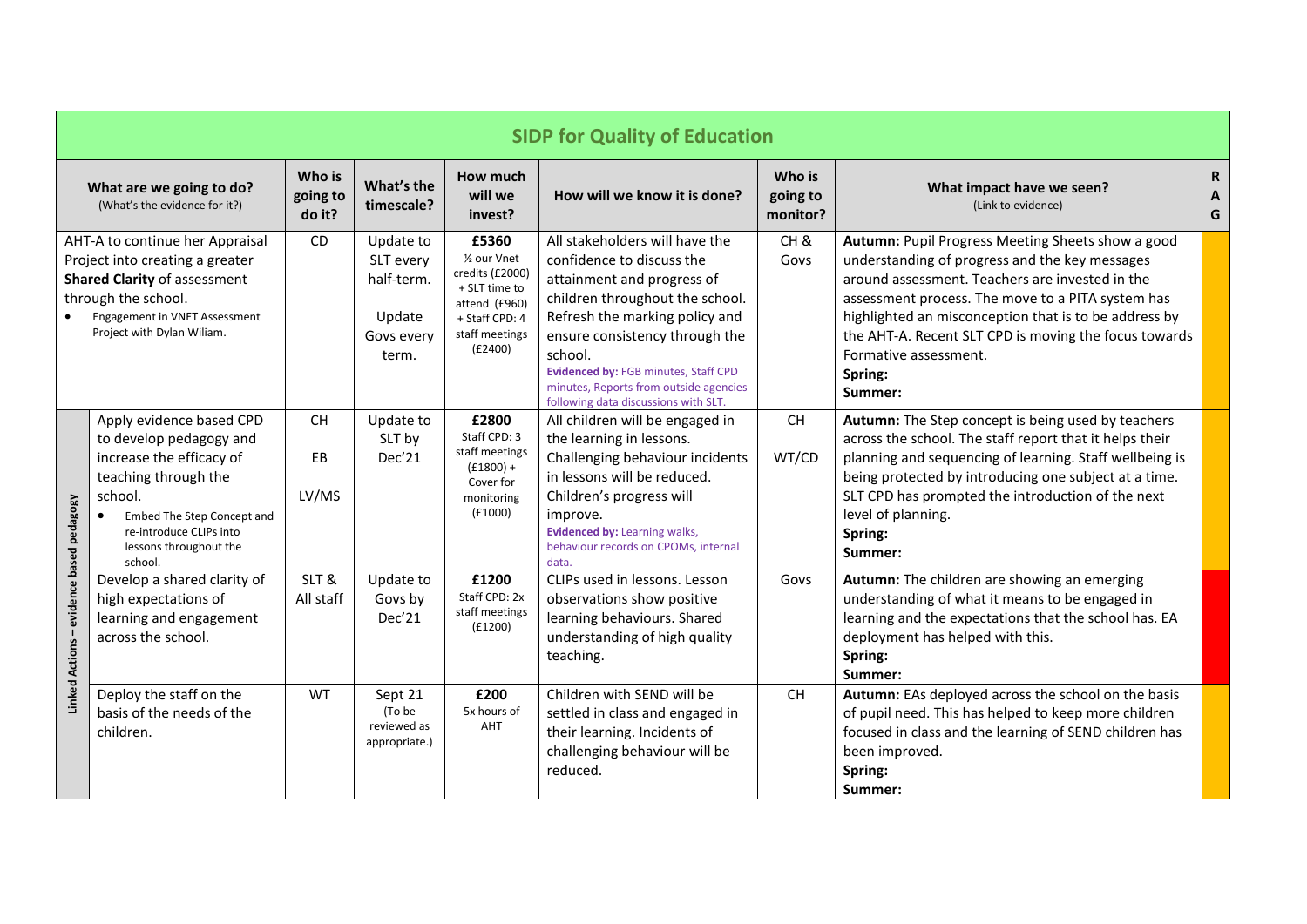| Embed the improvement plan for<br>handwriting and presentation of<br>work.                                                                                                             | WT      | Update to<br>SLT by Dec<br>'21            | £200<br>Cover for<br>monitoring<br>and support                                               | Children's work will be neatly<br>presented. Handwriting will be<br>correctly formed and joined at<br>an age-appropriate level.<br><b>Evidenced by: Samples of work (before</b><br>and after).                                                                                                                      | <b>CD</b> | <b>Autumn:</b> Dedicated handwriting lessons take place 3x<br>a week at the start of English lessons. CPD for staff<br>planned for the Spring term.<br>Spring:<br>Summer:                                                                                           |  |
|----------------------------------------------------------------------------------------------------------------------------------------------------------------------------------------|---------|-------------------------------------------|----------------------------------------------------------------------------------------------|---------------------------------------------------------------------------------------------------------------------------------------------------------------------------------------------------------------------------------------------------------------------------------------------------------------------|-----------|---------------------------------------------------------------------------------------------------------------------------------------------------------------------------------------------------------------------------------------------------------------------|--|
| Develop a positive culture of<br>reading throughout the school.<br>See Subject Leader Action Plan -<br>Reading.<br>Address the dip in attainment in KS1<br>and EYFS reading / phonics. | LV & TC | Update to<br>SLT and<br>Govs by<br>Dec'21 | £2400<br>Staff CPD: 3<br>staff meetings.<br>$(f1800) +$<br>Cover for<br>monitoring<br>(E600) | Children will talk confidently<br>and positively about their<br>reading. Data will show reading<br>levels improving. Reading will<br>have a high profile within the<br>school community.<br><b>Evidenced by: Discussions with pupils,</b><br>internal data, details of workshops and<br>communication with parents. | <b>CD</b> | Autumn: Reading Subject Leader is on rigorous CPD<br>with the Wensum English Hub. All books levelled in KS2<br>library. This has led to a reworking of DR plans. Reading<br>volunteers in place, including 6 students from Norwich<br>School.<br>Spring:<br>Summer: |  |

| Self-                      | <b>SEF for Leadership and Management</b>                                                                                                                                                                                                                                                                                                                                                                                                                                                                                                                                                                                                                                                                                                                                                                                                                                                                                                                                                                                                                                                                                                                                                                                                                                                                                                                                                                                                                                                                                                                                                                                                                                                                                                                                                                                                                                                                                                                                                                                                                                                                                                                                                                                                                                                                                                                                                                                                                                                                                                                                                                                                                                                                                                                                                                                                                                                                                                                                                                                                                                                                                                                                                                                                                                                                                                                                                                                                                                                                                                                                                                                                                                                                                                                              |
|----------------------------|-----------------------------------------------------------------------------------------------------------------------------------------------------------------------------------------------------------------------------------------------------------------------------------------------------------------------------------------------------------------------------------------------------------------------------------------------------------------------------------------------------------------------------------------------------------------------------------------------------------------------------------------------------------------------------------------------------------------------------------------------------------------------------------------------------------------------------------------------------------------------------------------------------------------------------------------------------------------------------------------------------------------------------------------------------------------------------------------------------------------------------------------------------------------------------------------------------------------------------------------------------------------------------------------------------------------------------------------------------------------------------------------------------------------------------------------------------------------------------------------------------------------------------------------------------------------------------------------------------------------------------------------------------------------------------------------------------------------------------------------------------------------------------------------------------------------------------------------------------------------------------------------------------------------------------------------------------------------------------------------------------------------------------------------------------------------------------------------------------------------------------------------------------------------------------------------------------------------------------------------------------------------------------------------------------------------------------------------------------------------------------------------------------------------------------------------------------------------------------------------------------------------------------------------------------------------------------------------------------------------------------------------------------------------------------------------------------------------------------------------------------------------------------------------------------------------------------------------------------------------------------------------------------------------------------------------------------------------------------------------------------------------------------------------------------------------------------------------------------------------------------------------------------------------------------------------------------------------------------------------------------------------------------------------------------------------------------------------------------------------------------------------------------------------------------------------------------------------------------------------------------------------------------------------------------------------------------------------------------------------------------------------------------------------------------------------------------------------------------------------------------------------------|
| <b>Evaluation</b>          | Our Intent / Our Implementation / Our Impact                                                                                                                                                                                                                                                                                                                                                                                                                                                                                                                                                                                                                                                                                                                                                                                                                                                                                                                                                                                                                                                                                                                                                                                                                                                                                                                                                                                                                                                                                                                                                                                                                                                                                                                                                                                                                                                                                                                                                                                                                                                                                                                                                                                                                                                                                                                                                                                                                                                                                                                                                                                                                                                                                                                                                                                                                                                                                                                                                                                                                                                                                                                                                                                                                                                                                                                                                                                                                                                                                                                                                                                                                                                                                                                          |
| What's<br>working<br>well? | The Leadership Team's INTENT is clear. They have a shared understanding of high expectations and are passionately driven towards making sure the children receive the best possible<br>education. Meetings take place to support high quality education: the teachers lead Quality of Provision staff meetings regularly to share best practice. Leaders meet for SSE (School Self-<br>Evaluation) meetings between data drops and pupil impact meetings each term which focuses the subsequent meeting on standards and high expectations. CPD is focused on continually<br>improving the quality of education in the school. Staff wellbeing is protected through applying an evidence-based approach to all decisions made and by eliminating in-effective tasks and<br>processes. The leadership team meets each fortnight to enable a focus on strategic and purposeful leadership. The AHTs teach in different key stages so that they can strategically monitor<br>and evaluate the provision at each end of the school. The KS1 and KS2 leads are active in both the daily and strategic leadership of the school as part of the wider leadership team of the<br>school. One of the AHTs is the SENDCo, meaning that there is a whole-school strategic approach to maintaining and developing the school's SEND offer. This vision is being IMPLEMENTED<br>through a clear and focused development plan. Embedding 'Shared Clarity' and teaching for retention are the major foci for school development in the 2021/22 academic year. All<br>decisions are taken through the filter of 'how does this help a greater sense of shared clarity within the school?' If it doesn't then we don't do it. Supervision is provided for staff. The<br>governing body have effectives challenged and supported the SLT in equal measure throughout the Covid-19 pandemic. This has enabled the school to continue to develop during a<br>difficult time. Meetings continued via TEAMS and the level of accountability was high. The governing body has been recently strengthened with people who can help to drive the school<br>towards excellence. Pupil Premium funding is spent with a priority of quality first teaching in every classroom to increase the social mobility of the most disadvantaged children in the<br>school. The IMPACT of the school's intent is evident through the way that the school has been led through the Covid-19 pandemic. Communication has been clear and pragmatic and the<br>welfare and safety of children and staff have been paramount throughout. This was evidenced by the way that children returned to school in Sept 21 with calmness and a learning focus.<br>The SENDCo is skilled at working with staff to meet the needs of children on the SEND register as well as making sure that inclusion is a reality for all. EHCPs have been successfully<br>acquired for those children who need the support and a child with significant needs was successfully transitioned to his new school. Six members of staff are trained DSLs who are able to<br>manage safeguarding concerns and attend meetings. The CPOMs system enables a confidential, efficient and secure way of maintain safeguarding records. The school professionally<br>challenges outside agencies when they feel that children could be more supported. VNET (Feb 21) reported that, 'All staff felt that the SLT was supportive and that, as a staff, they felt the<br>school was going in the 'right direction' and that, where changes had been made, they were made for the right reasons. There was a reflective nature to all the discussions and staff clearly<br>engage in professional dialogue which is developing their own skills.' |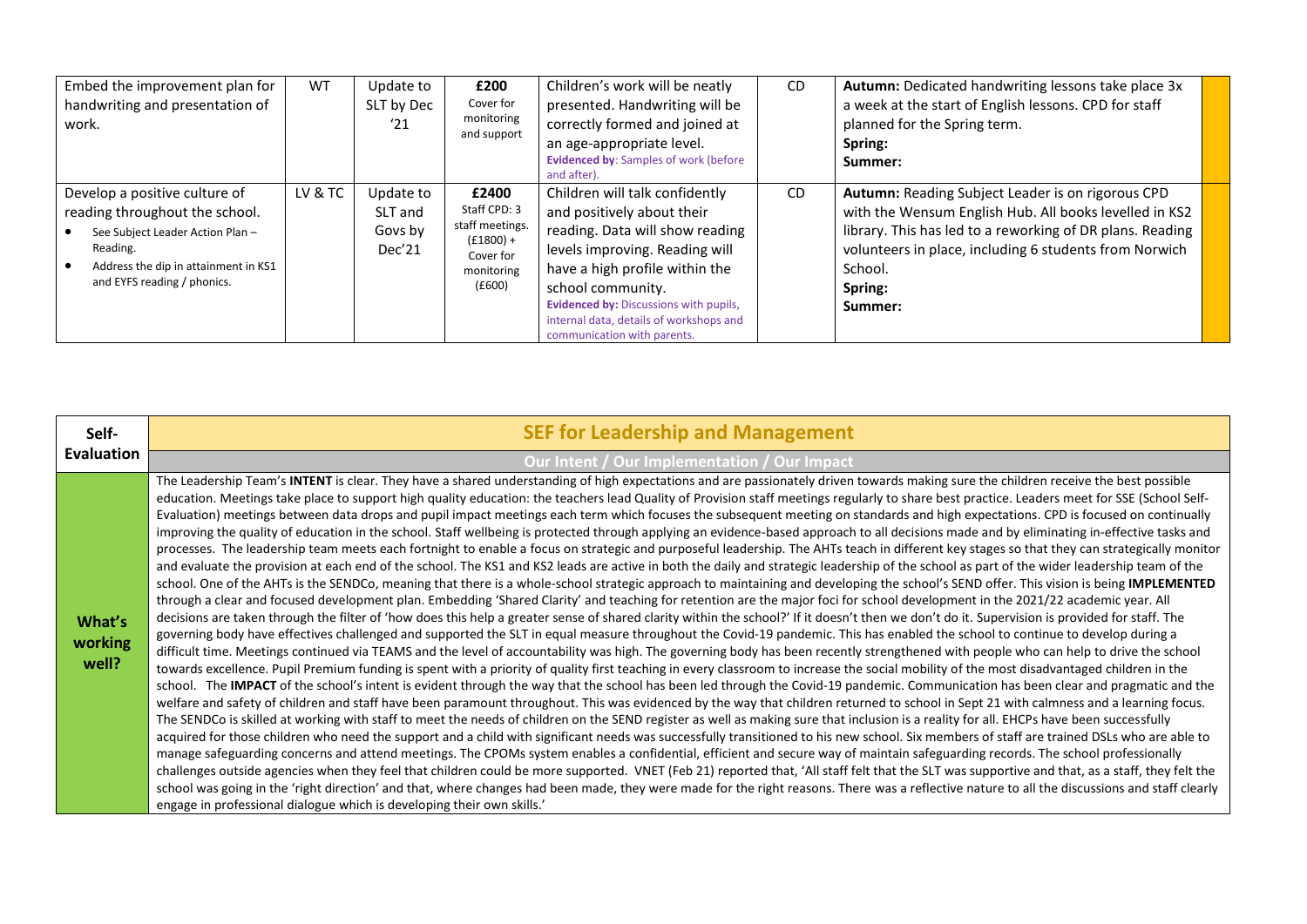|                 | The governing body is increasing its levels of knowledge and skill. Some governors are new to the role and are increasing their knowledge and experience quickly. Making sure that fully       |             |
|-----------------|------------------------------------------------------------------------------------------------------------------------------------------------------------------------------------------------|-------------|
|                 | distributive leadership enhances the development journey of the school whilst maintaining the work/life balance of the teachers and EAs. The leadership team needs to embed its                |             |
| <b>What</b>     | practices and procedures as it increases its effectiveness. Leadership positions need further development through the school to embed the vision of the school - this includes KS leads,       |             |
| needs to        | Lead MSA, Fire Safety Team and positions of responsibility for children too. Leaders at all levels need to complete the delegation tree activity with their reports so that there is a greater |             |
| improve?        | shared clarity of role and responsibility throughout the school. All leaders need to focus on the needs of children with SEND and their experience of school. Strategic deployment of staff    |             |
|                 | has been a step in the right direction; this needs to be built on now. The whole school needs to continue to maintain a bio-secure environment in line with current Government Covid-19        |             |
|                 | guidelines.                                                                                                                                                                                    |             |
| <b>What are</b> | Invest in training for new governors based on the results of the skills matrix. Increase the capacity of the governing body through exploration of the collapsed committee model. Continue     |             |
| we going        | to develop the clarity, accountability and roles of leadership positions throughout the school. SENDCo to support leaders with the monitoring and evaluation of provision and outcomes for     |             |
| to do           | children who are disadvantaged, have EAL or SEND. All decision makers to consider staff wellbeing at all decision points. There is a clear understanding that everything is done for the       |             |
|                 | benefit of the children, but not at the expense of staff wellbeing. There is a balance that needs to be struck. All leaders to work to maintain a bio-secure environment in relation to Covid- |             |
| about it?       | 19 in line with current government guidance.                                                                                                                                                   |             |
|                 | <b>Judgement against the Ofsted criteria:</b>                                                                                                                                                  | <b>GOOD</b> |

- **RED = Either it hasn't been started yet or it is in the early stages of change.**
- **AMBER = It has been started and there is some evidence of impact.**
- **GREEN = Evidence of impact has been measured and recorded.**

|       | <b>SIDP for Leadership and Management</b>                                                                             |                                   |                          |                                 |                                                                                                                                                                 |                                |                                                                                                                                                     |             |  |  |
|-------|-----------------------------------------------------------------------------------------------------------------------|-----------------------------------|--------------------------|---------------------------------|-----------------------------------------------------------------------------------------------------------------------------------------------------------------|--------------------------------|-----------------------------------------------------------------------------------------------------------------------------------------------------|-------------|--|--|
|       | What are we going to do?<br>(What's the evidence for it?)                                                             | Who is<br>going<br>to do<br>it?   | What's the<br>timescale? | How much<br>will we<br>invest?  | How will we know it is done?                                                                                                                                    | Who is<br>going to<br>monitor? | What impact have we seen?<br>(Link to evidence)                                                                                                     | R<br>A<br>G |  |  |
| role. | Continue to invest in governor<br>training to increase the<br>knowledge and skills of<br>governors who are new to the | <b>CH</b>                         | July 22                  | £1200                           | Evidence on Governor Hub of<br>training completed. Governors<br>will report an increased level of<br>skills and knowledge.<br>Evidenced in Governor<br>minutes. | Chair or<br>Govs               | Autumn: Subscription to Governor Services training<br>package purchased. Reports of high engagement from<br>Governors (JB-C).<br>Spring:<br>Summer: |             |  |  |
| Linke | Maintain and embed the<br>focus on Shared Clarity<br>through the school.                                              | CH <sub>&amp;</sub><br><b>SLT</b> | July 22                  | £800<br>2x Teachers<br>meetings | The vision of the school will be<br>evident at all levels of the                                                                                                | Gov<br>monitoring              | Autumn: Maths Deep Dive (Oct 21) showed a shared<br>clarity of pedagogy in maths across the school. Shared                                          |             |  |  |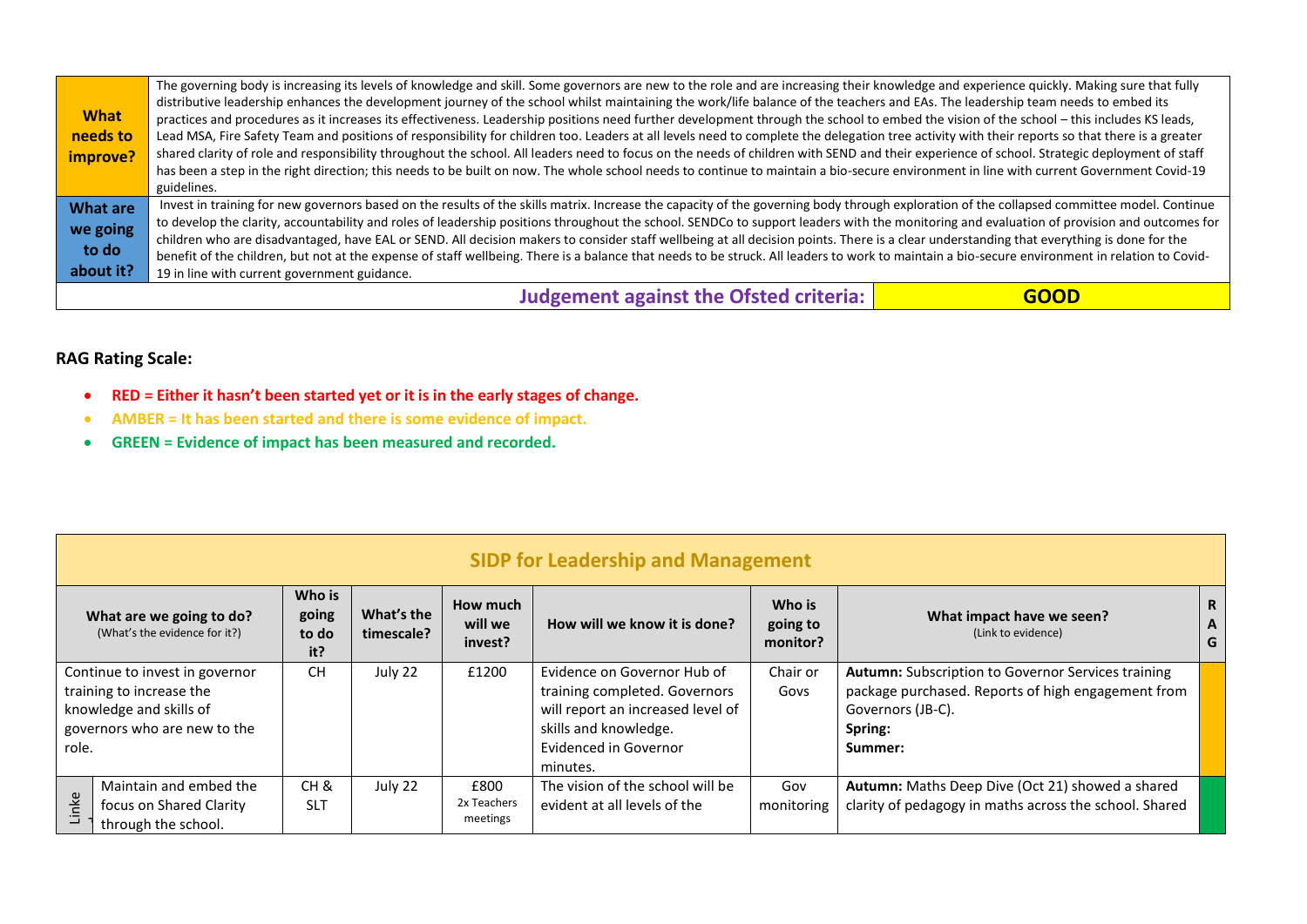|       |                                                                                                                                                   |                    |                                       |                                                           | school. Revealed in 'Deep<br>Dives' and external monitoring.                                                                                                                              |                  | Clarity was reinforced through feedback being given<br>to staff and observations shared.<br>Spring:<br>Summer:                                                                                                                         |  |
|-------|---------------------------------------------------------------------------------------------------------------------------------------------------|--------------------|---------------------------------------|-----------------------------------------------------------|-------------------------------------------------------------------------------------------------------------------------------------------------------------------------------------------|------------------|----------------------------------------------------------------------------------------------------------------------------------------------------------------------------------------------------------------------------------------|--|
|       | Establish a clear protocol<br>for decision making which<br>protects staff wellbeing<br>and drives the<br>improvement priorities of<br>the school. | CH &<br><b>SLT</b> | July 22                               | £360<br>3x SLT<br>meetings                                | Staff will report a positive<br>upturn in their perspective of<br>their own wellbeing. Microsoft<br>form.                                                                                 | Wellbeing<br>Gov | Autumn: Clear explanations of reasons for decisions<br>given to staff. Well-being Working Party to engage<br>with staff to measure the impact of workload focused<br>decision making.<br>Spring:<br>Summer:                            |  |
|       | Develop leadership levels at all<br>levels of the school - SLT, KSL,<br>Lead MSA, Fire Safety Team and<br>roles for children.                     | <b>CH</b>          | Update to<br>Govs in Jan<br>22        | £400<br>5x hours for<br>meetings.                         | Clear lines of accountability and<br>responsibility for all leaders. KS<br>Lead role developed - regular<br>meetings. Friendship<br>ambassadors and school<br>parliament roles developed. | Chair of<br>Govs | Autumn: School Parliament in place. Friendship<br>Ambassadors to be in place before the end of term. KS<br>briefings have started to take place. Fire Safety Team<br>has led their first fire evacuation drill.<br>Spring:<br>Summer:  |  |
| SEND. | Leaders monitor provision and<br>outcomes for all children,<br>especially those who are<br>disadvantaged, have EAL or                             | CH &<br>WT         | Update to<br>SLT in Dec<br><b>SSE</b> | £520<br>10x cover for<br>monitoring.<br>1x SSE<br>meeting | Children who are<br>disadvantaged, have EAL or<br>SEND are making progress and<br>attaining as expected. Subject<br>Leaders report to SLT on these<br>groups.                             | SLT in SSE       | <b>Autumn:</b> The new SEND Hub is live on SharePoint. SLT<br>have shared learning from local school's Ofsted<br>inspection with staff. Progress of SEND children have<br>been measured through No More Marking.<br>Spring:<br>Summer: |  |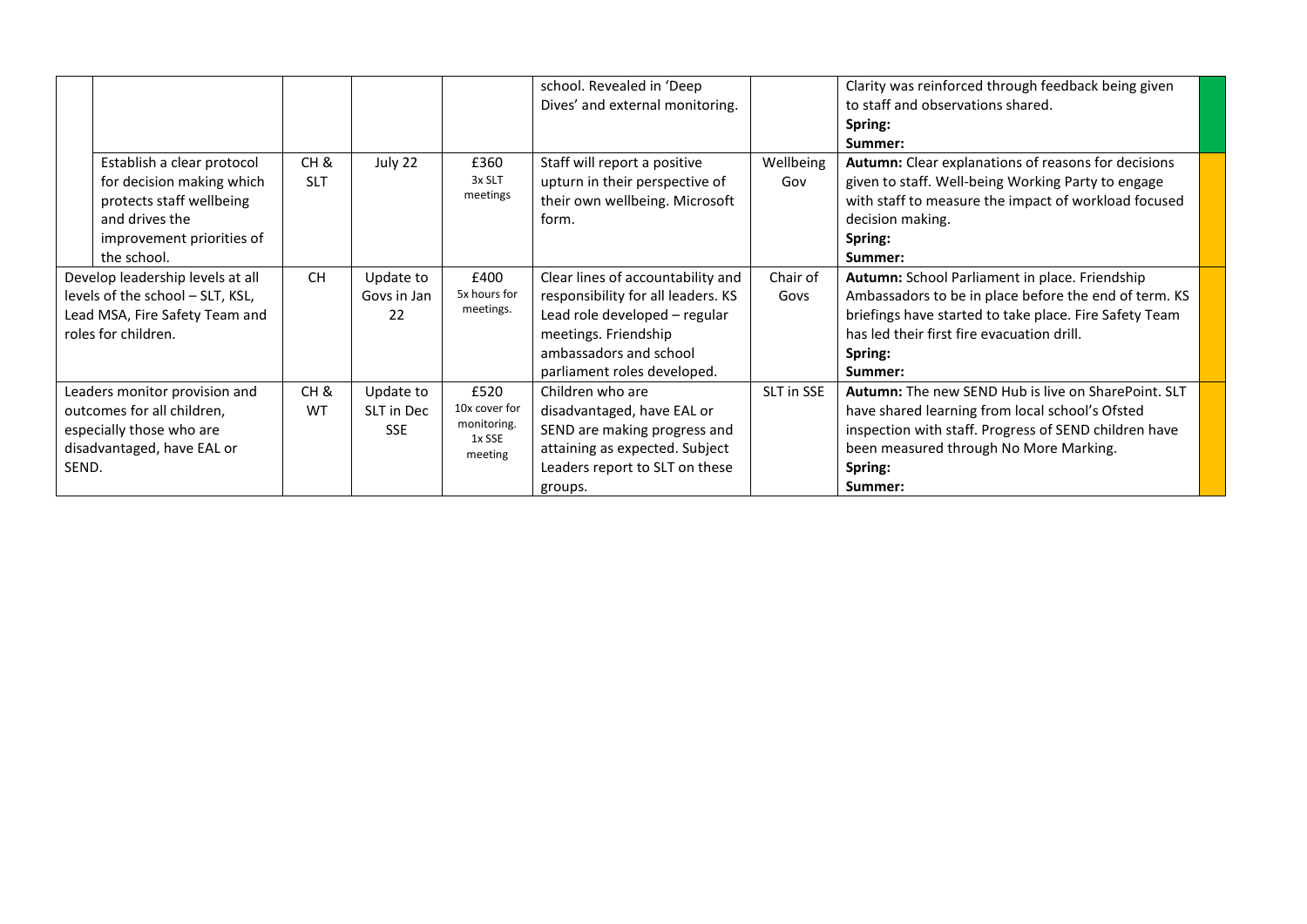| Self-                                             | <b>SEF for Behaviour and Attitudes</b>                                                                                                                                                                                                                                                                                                                                                                                                                                                                                                                                                                                                                                                                                                                                                                                                                                                                                                                                                                                                                                                                                                                                                                                                                                                                                                                                                                                                                                                                                                                                                                                                                                                                                                                                                                                                                                                                                                                                                                                         |             |  |  |  |  |  |
|---------------------------------------------------|--------------------------------------------------------------------------------------------------------------------------------------------------------------------------------------------------------------------------------------------------------------------------------------------------------------------------------------------------------------------------------------------------------------------------------------------------------------------------------------------------------------------------------------------------------------------------------------------------------------------------------------------------------------------------------------------------------------------------------------------------------------------------------------------------------------------------------------------------------------------------------------------------------------------------------------------------------------------------------------------------------------------------------------------------------------------------------------------------------------------------------------------------------------------------------------------------------------------------------------------------------------------------------------------------------------------------------------------------------------------------------------------------------------------------------------------------------------------------------------------------------------------------------------------------------------------------------------------------------------------------------------------------------------------------------------------------------------------------------------------------------------------------------------------------------------------------------------------------------------------------------------------------------------------------------------------------------------------------------------------------------------------------------|-------------|--|--|--|--|--|
| <b>Evaluation</b>                                 | Our Intent / Our Implementation / Our Impact                                                                                                                                                                                                                                                                                                                                                                                                                                                                                                                                                                                                                                                                                                                                                                                                                                                                                                                                                                                                                                                                                                                                                                                                                                                                                                                                                                                                                                                                                                                                                                                                                                                                                                                                                                                                                                                                                                                                                                                   |             |  |  |  |  |  |
| What's<br>working<br>well?                        | Staff are trained by Norfolk Steps to understand that all behaviour is communication - this includes an Assistant Head who is now a Steps trainer and leads on behaviour throughout the<br>school. This helps a shared clarity of appropriate response from all stakeholders. Disruptions to learning due to poor behaviour are rare and are on the decline. Clear routines are in place<br>throughout the school which led to the children settling really quickly on the return to school in September 21 - there was no 'warm up' to the term as education started straight away.<br>Bullying is not tolerated in the school, it is addressed quickly and records kept via the Anti-Bullying Strategy. The management of attendance in the school is robust. Local Authority<br>procedures are followed and attendance is good (96.2% as at 11.09.21. 95.6% in Dec '21). Attendance levels of key children and vulnerable groups is discussed in DSL meetings. Fixed-term<br>exclusions are only used as a protective consequence. Staff demonstrate positive relationships with pupils on a daily basis. This is continually reinforced. In line with government advice,<br>the behaviour policy was updated to accommodate the requirements of schools opening after the school closure in Summer 2020. The emphasis of the policy is on the teaching of<br>behaviour and understanding the individual. The school employs a Counsellor and an Educational Assistant (EA) to support the children as two Emotional Literacy Support Assistants<br>(ELSA). They all support the children to be able to self-regulate their behaviour and to have a positive attitude towards their learning. EAs are deployed throughout the school on the basis<br>of pupil need, including 1:1 support for children with SEND. The Parent Support Advisor (PSA) has been nationally recognised for her Care Ranger work with children identified as 'Young<br>Carers.' This supports their attendance, wellbeing and progress in school. |             |  |  |  |  |  |
| <b>What</b>                                       | Create a greater shared understanding of the positive culture required for behaviour management and leadership in the school at all levels; particularly with relation to children with<br>SEND. This has been supported by the strategic deployment of staff, but needs further development. We need to develop more positions of responsibility for children within the school.                                                                                                                                                                                                                                                                                                                                                                                                                                                                                                                                                                                                                                                                                                                                                                                                                                                                                                                                                                                                                                                                                                                                                                                                                                                                                                                                                                                                                                                                                                                                                                                                                                              |             |  |  |  |  |  |
| needs to                                          | Friendship ambassadors for the friendship garden in KS2 and develop a Friendship garden for KS1 too. Further develop the pastoral provision to support the social and emotional recovery                                                                                                                                                                                                                                                                                                                                                                                                                                                                                                                                                                                                                                                                                                                                                                                                                                                                                                                                                                                                                                                                                                                                                                                                                                                                                                                                                                                                                                                                                                                                                                                                                                                                                                                                                                                                                                       |             |  |  |  |  |  |
| improve?                                          | from the Covid-19 pandemic - additional ELSA capacity and SEMH project with NCC. During the 20-21 academic year, school attendance fluctuated greatly. We need to ensure the culture<br>of high attendance is re-established in the 21-22 year.                                                                                                                                                                                                                                                                                                                                                                                                                                                                                                                                                                                                                                                                                                                                                                                                                                                                                                                                                                                                                                                                                                                                                                                                                                                                                                                                                                                                                                                                                                                                                                                                                                                                                                                                                                                |             |  |  |  |  |  |
| <b>What are</b><br>we going<br>to do<br>about it? | Continue to embed the renewed behaviour policy through the school community - with a particular focus on the needs of children with SEND. Create Friendship Ambassadors in KS2 and<br>KS1. Redevelop the area known as 'Telly-Tubby Land' into a KS1 friendship garden. Increase the capacity for the ELSA provision through the school and engage with the SEMH project with<br>Norfolk County Council. Communicate clear expectations of school attendance to all members of the school community – newsletter, letters to parents and information at parents<br>evenings.                                                                                                                                                                                                                                                                                                                                                                                                                                                                                                                                                                                                                                                                                                                                                                                                                                                                                                                                                                                                                                                                                                                                                                                                                                                                                                                                                                                                                                                   |             |  |  |  |  |  |
|                                                   | <b>Judgement against the Ofsted criteria:</b>                                                                                                                                                                                                                                                                                                                                                                                                                                                                                                                                                                                                                                                                                                                                                                                                                                                                                                                                                                                                                                                                                                                                                                                                                                                                                                                                                                                                                                                                                                                                                                                                                                                                                                                                                                                                                                                                                                                                                                                  | <b>GOOD</b> |  |  |  |  |  |

- **RED = Either it hasn't been started yet or it is in the early stages of change.**
- **AMBER = It has been started and there is some evidence of impact.**
- **GREEN = Evidence of impact has been measured and recorded.**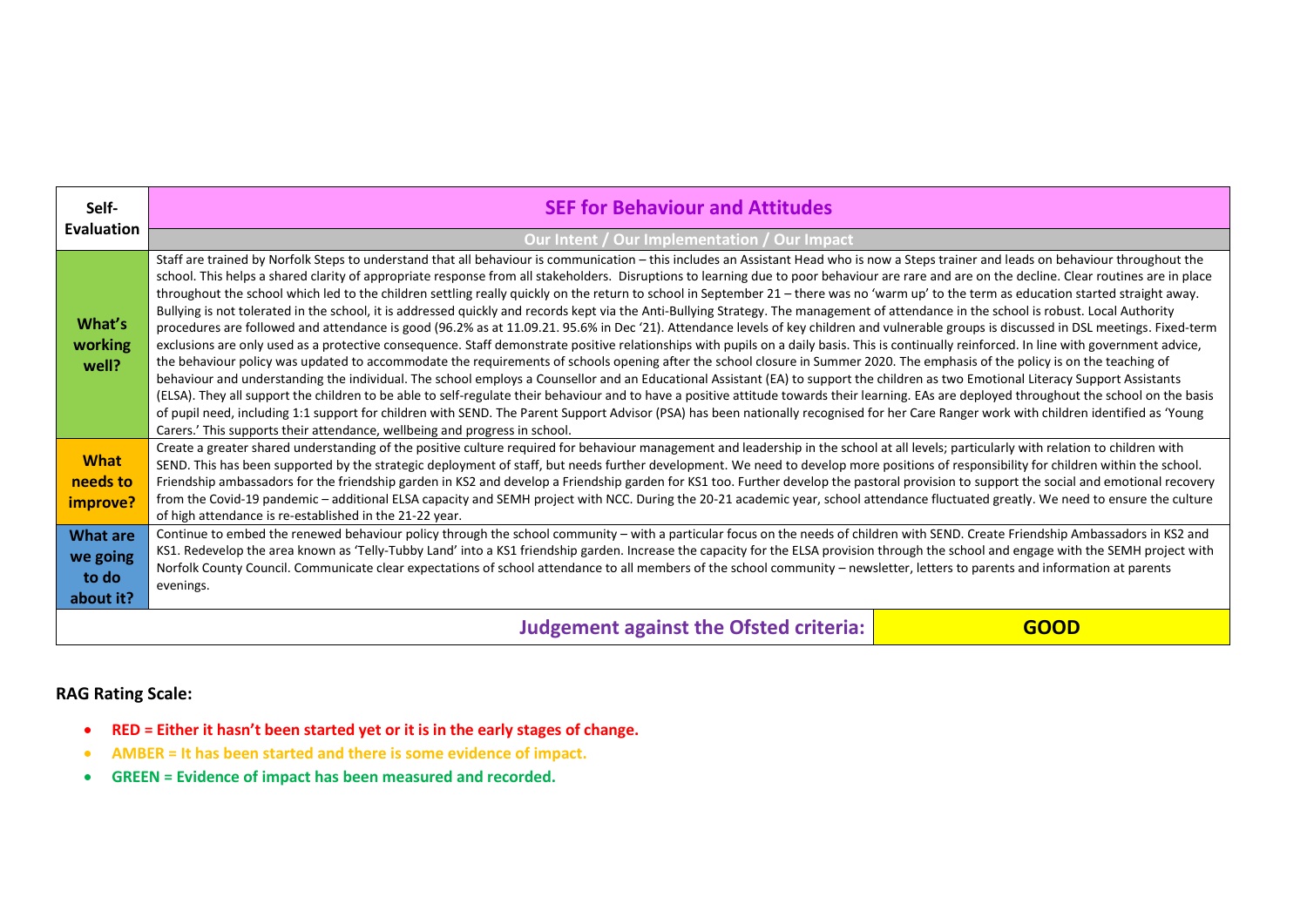| <b>SIDP for Behaviour and Attitudes</b>                                                                                                                                                                                                       |                              |                                                    |                                                              |                                                                                                                                                                                                                            |                                |                                                                                                                                                                                                                                                                                                                |                                     |  |  |  |
|-----------------------------------------------------------------------------------------------------------------------------------------------------------------------------------------------------------------------------------------------|------------------------------|----------------------------------------------------|--------------------------------------------------------------|----------------------------------------------------------------------------------------------------------------------------------------------------------------------------------------------------------------------------|--------------------------------|----------------------------------------------------------------------------------------------------------------------------------------------------------------------------------------------------------------------------------------------------------------------------------------------------------------|-------------------------------------|--|--|--|
| What are we going to do?<br>(What's the evidence for it?)                                                                                                                                                                                     | Who is<br>going to<br>do it? | What's the<br>timescale?                           | How much<br>will we<br>invest?                               | How will we know it is done?                                                                                                                                                                                               | Who is<br>going to<br>monitor? | What impact have we seen?<br>(Link to evidence)                                                                                                                                                                                                                                                                | R<br>$\boldsymbol{\mathsf{A}}$<br>G |  |  |  |
| Embed the renewed behaviour<br>policy with a particular focus on<br>SEND.                                                                                                                                                                     | <b>WT</b>                    | Update in<br>Dec 21                                | £800<br>2x teachers<br>meetings                              | The intended positive behaviour<br>culture will be demonstrated by<br>all stakeholders in the school.<br>Reports of behaviour incidents<br>will reduce.                                                                    | <b>CH</b>                      | Autumn: WT completed STEPS training. CPD completed with<br>teachers and EAs. Clear procedures in place. Most challenging<br>behaviours are dealt with well. Anti-bullying forms are in use.<br>Knowledge gained from Multi-Agency Safeguarding CPD has<br>fed into behaviour management.<br>Spring:<br>Summer: |                                     |  |  |  |
| Create leadership roles for<br>children in the areas of friendship<br>and anti-bullying to promote<br>positive relationships across the<br>school.                                                                                            | CH & EK                      | Dec 21                                             | £100                                                         | Friendship ambassadors in place<br>and supporting children to build<br>positive relationships in school.                                                                                                                   | CH & SLT                       | Autumn: Friendship ambassadors will be in place by<br>Christmas.<br>Spring:<br>Summer:                                                                                                                                                                                                                         |                                     |  |  |  |
| Review the pastoral provision in<br>the school to enable children to<br>build resilience and motivation for<br>learning.<br><b>Additional ELSA</b><br>$\bullet$<br>Engage with NCC Mental<br>$\bullet$<br><b>Health Support</b><br>Assistants | <b>WT</b>                    | April 22                                           | £160                                                         | <b>Additional Emotional Literacy</b><br>Support Assistant (ELSA) trained<br>and working with children.<br>School Counsellor supported.<br>Mental Health Support Workers<br>from NCC in place and working<br>with children. | <b>CH</b>                      | Autumn: EA has started ELSA training. NCC Mental<br>Health Support Workers will start in Jan '22 after the<br>school has been identified as a suitable school.<br>Spring:<br>Summer:                                                                                                                           |                                     |  |  |  |
| Maintain the culture of high<br>attendance following the Covid-19<br>pandemic.<br>Increase capacity for the<br>$\bullet$<br>leadership of attendance<br>in school.                                                                            | WH&<br><b>CH</b>             | July 22<br>With $\frac{1}{2}$<br>termly<br>reviews | £960<br>6x 2hr meetings<br>for HT and<br>Attendance<br>Lead. | The school will meet the<br>attendance target of 96% for the<br>year.<br>The attendance of vulnerable<br>groups is in line with less<br>vulnerable children.                                                               | Govs                           | Autumn: Attendance tracked by attendance lead every<br>month. Meeting held with ASEO from LA and actions<br>taken. Regular communication in the newsletter and on<br>the new website.<br>Spring:<br>Summer:                                                                                                    |                                     |  |  |  |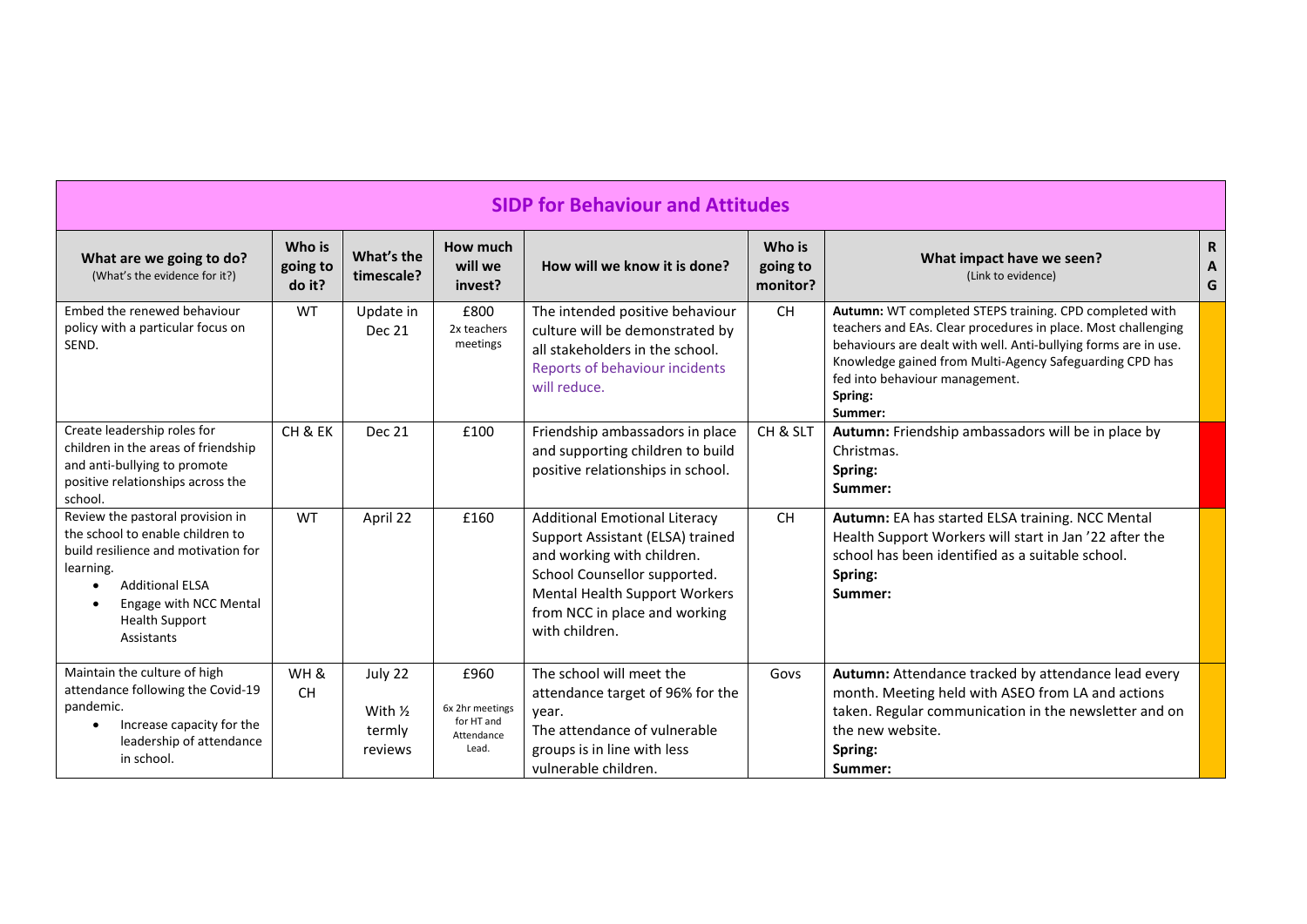| Self-                                             | <b>SEF for Personal Development</b>                                                                                                                                                                                                                                                                                                                                                                                                                                                                                                                                                                                                                                                                                                                                                                                                                                                                                                                                                                                                                                                                                                                                                                                                                                                                                                                                                                                                                                                                                                                                                                                                                                                                                                               |             |  |  |  |  |  |
|---------------------------------------------------|---------------------------------------------------------------------------------------------------------------------------------------------------------------------------------------------------------------------------------------------------------------------------------------------------------------------------------------------------------------------------------------------------------------------------------------------------------------------------------------------------------------------------------------------------------------------------------------------------------------------------------------------------------------------------------------------------------------------------------------------------------------------------------------------------------------------------------------------------------------------------------------------------------------------------------------------------------------------------------------------------------------------------------------------------------------------------------------------------------------------------------------------------------------------------------------------------------------------------------------------------------------------------------------------------------------------------------------------------------------------------------------------------------------------------------------------------------------------------------------------------------------------------------------------------------------------------------------------------------------------------------------------------------------------------------------------------------------------------------------------------|-------------|--|--|--|--|--|
| <b>Evaluation</b>                                 | Our Intent / Our Implementation / Our Impact                                                                                                                                                                                                                                                                                                                                                                                                                                                                                                                                                                                                                                                                                                                                                                                                                                                                                                                                                                                                                                                                                                                                                                                                                                                                                                                                                                                                                                                                                                                                                                                                                                                                                                      |             |  |  |  |  |  |
| What's<br>working<br>well?                        | The RSHE Solutions resource has been purchased for the school, staff are well supported in the delivery of RSHE, and the children are well supported to develop through<br>the RSHE curriculum. The children and their families receive regular online safety guidance in newsletters and it is taught in the curriculum too. Year 6 children were well<br>supported in their transition to secondary school by the 'My New School' programme that was accessed through the Norwich Opportunity Area. Fundamental British<br>values and inclusivity are threaded through the life of the school - assemblies, RSHE, Forest School, Care Rangers, curriculum INTENT and IMPLEMENTATION, SEND<br>provision, pupil premium plan, behaviour policy. Cultural capital is developed through the school's curriculum, key stage assemblies and educational visits. PE lessons<br>continued throughout the Covid-19 pandemic and have been prioritised in the recovery phase of the year following the Spring-term lockdown in 2021. REAL PE is used<br>to introduce the subject to the children in Reception and Complete PE is used throughout the rest of the school. These provide a solid framework for the teaching of PE<br>in the school. There is a wide range of educational visits planned into the school year which involve visits of increasing challenge as the children move through the<br>school. School parliament and the upcoming friendship ambassadors support the development of the children's social skills. Prejudice related incidents are not tolerated<br>in school. They are addressed and followed up to ensure that the situation is resolved (See B&A). School of Sanctuary status was achieved again in the 2021 year. |             |  |  |  |  |  |
| <b>What</b><br>needs to<br>improve?               | The teaching of PE has been prioritised in the recovery curriculum following the Covid-19 pandemic. Monitor and track the participation in educational visits by children<br>from different vulnerable groups. We do not yet know the full effect on the children of the Covid-19 pandemic and the prolonged period of time that children spent at<br>home and away from school. When the Covid-19 pandemic is over, there will need to be an extended period of time during which the emotional and mental wellbeing<br>of the children and the staff is evaluated - this is the bedrock of the Magdalen Gates Recovery Project. Only then will we be able to make decisions about how we<br>support everyone's personal development. The system of pupil representation needs further development. Some children find it difficult to regulate their own emotions<br>- this can lead to lost learning for them and other children.                                                                                                                                                                                                                                                                                                                                                                                                                                                                                                                                                                                                                                                                                                                                                                                                              |             |  |  |  |  |  |
| <b>What are</b><br>we going<br>to do<br>about it? | Create more opportunities for children to take leadership roles within the school.<br>Monitor the demographics of the children accessing extra curricula activities and work to meet the needs of all groups.<br>Address the social, emotional and cultural deficit that was created by the Covid-19 pandemic for the children and the staff of the school.<br>Implement Zones of Regulation through the school.<br>To increase the amount of pupil voice in SEND planning.                                                                                                                                                                                                                                                                                                                                                                                                                                                                                                                                                                                                                                                                                                                                                                                                                                                                                                                                                                                                                                                                                                                                                                                                                                                                       |             |  |  |  |  |  |
|                                                   | <b>Judgement against the Ofsted criteria:</b>                                                                                                                                                                                                                                                                                                                                                                                                                                                                                                                                                                                                                                                                                                                                                                                                                                                                                                                                                                                                                                                                                                                                                                                                                                                                                                                                                                                                                                                                                                                                                                                                                                                                                                     | <b>GOOD</b> |  |  |  |  |  |

- **RED = Either it hasn't been started yet or it is in the early stages of change.**
- **AMBER = It has been started and there is some evidence of impact.**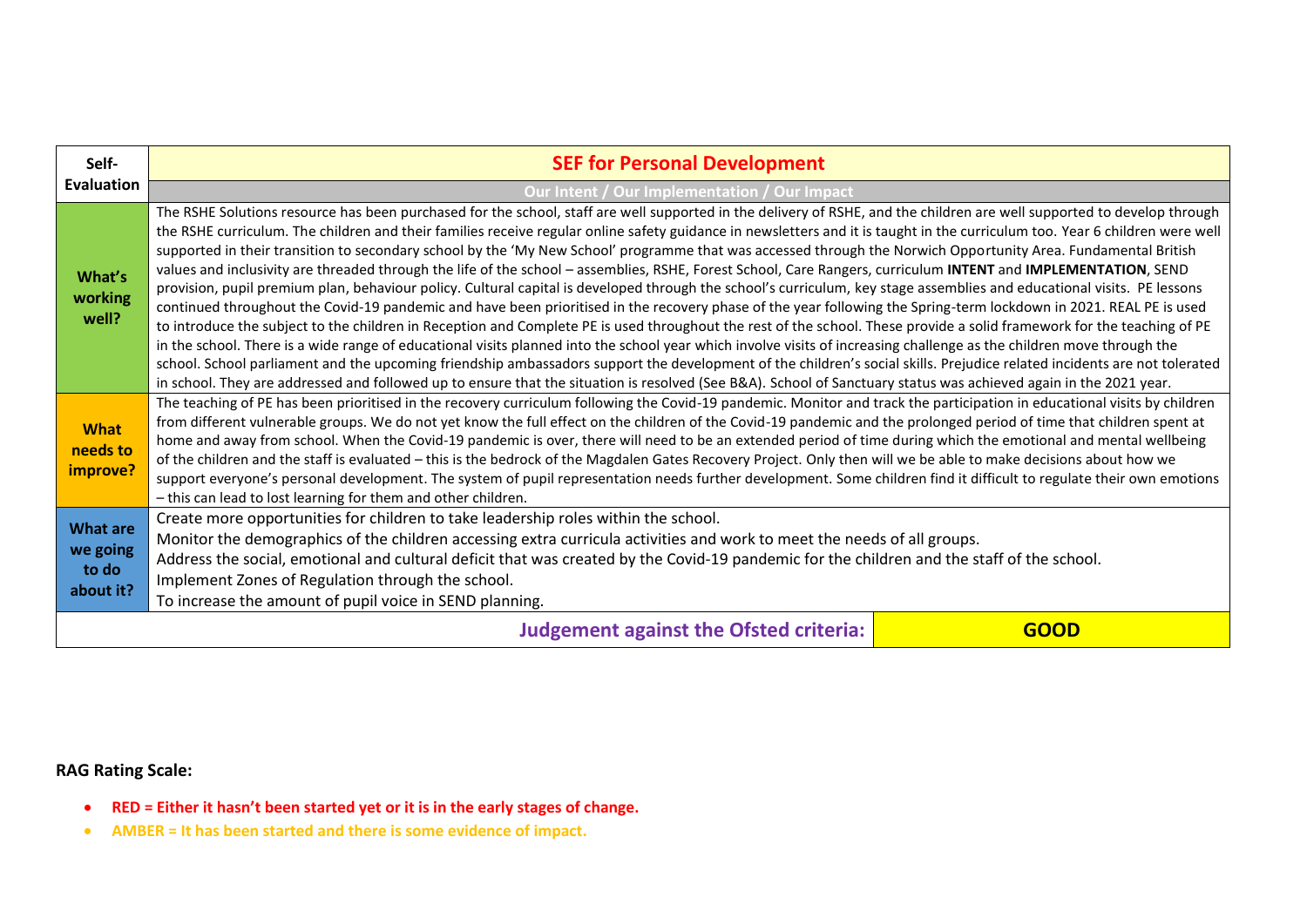| <b>SIDP for Personal Development</b>                                                                                                                                                                                           |                              |                                                    |                                |                                                                                                                                                                |                                          |                                                                                                                                                                                                                                           |                        |  |  |
|--------------------------------------------------------------------------------------------------------------------------------------------------------------------------------------------------------------------------------|------------------------------|----------------------------------------------------|--------------------------------|----------------------------------------------------------------------------------------------------------------------------------------------------------------|------------------------------------------|-------------------------------------------------------------------------------------------------------------------------------------------------------------------------------------------------------------------------------------------|------------------------|--|--|
| What are we going to do?<br>(What's the evidence for it?)                                                                                                                                                                      | Who is<br>going to<br>do it? | What's the<br>timescale?                           | How much<br>will we<br>invest? | How will we know it is done?                                                                                                                                   | Who is<br>going to<br>monitor?           | What impact have we seen?<br>(Link to evidence)                                                                                                                                                                                           | $\mathsf{R}$<br>A<br>G |  |  |
| Create more opportunities for<br>children to take leadership<br>roles within the school. (Linked<br>to actions in B&A)                                                                                                         | EK                           | Update to<br>SLT by Dec<br>21                      | £100                           | Friendship ambassadors in place<br>and supporting children to build<br>positive relationships in school.                                                       | $\mathsf{CH}% \left( \mathcal{M}\right)$ | Autumn: (As above in B&A) Friendship ambassadors will<br>be in place by Christmas.<br>Spring:<br>Summer:                                                                                                                                  |                        |  |  |
| Establish a system of<br>monitoring and tracking so that<br>we are aware of the<br>demographics of who is<br>accessing extra-curricular<br>activities.                                                                         | NP/<br>WH                    | Update in<br><b>Dec 20</b><br>Continue in<br>21/22 | £500                           | The SLT will have data on who is<br>accessing the extra-curricular<br>activities and will be able to<br>ensure that the most<br>disadvantaged are benefitting. | <b>SLT</b>                               | Autumn: PD Lead has produced a spreadsheet to track<br>participation in extra-curricular activities. Many SEND<br>children accessed the school disco (incl. one with an<br>EHCP and 1:1).<br>Spring:<br>Summer:                           |                        |  |  |
| Address the social, emotional<br>and cultural deficit that was<br>created by the Covid-19<br>pandemic for the children and<br>the staff of the school.<br>Implement Zones of<br>$\bullet$<br>Regulation through the<br>school. | WT                           | <b>Dec 21</b>                                      | tbc                            | Children and adults will have a<br>shared understanding of ways to<br>regulate emotions.                                                                       | CH                                       | Autumn: Equipment is in school and ready for installation<br>in school. This has been delayed by high levels of staff<br>absence in the Autumn term. Due for installation and<br>staff training in January 2022.<br>Spring:<br>Summer:    |                        |  |  |
| To increase the amount of<br>pupil voice in SEND planning.                                                                                                                                                                     | WT                           | April 22                                           | tbc                            | Pupil voice will be evident in<br>SEND documentation and in<br>meetings concerning children<br>with SEND.                                                      | <b>SEND</b><br>Gov                       | Autumn: SENDCo to update the SEND governor in the<br>Spring term as part of Governor monitoring. Recent EHCP<br>annual review contained a high degree of pupil voice.<br>Spring:<br>Summer:                                               |                        |  |  |
| Create a 'Friendship Garden' in<br>the school playground. Staff<br>with 'Friendship Ambassadors.'                                                                                                                              | CH / DG                      | <b>Dec 20</b>                                      | £5500                          | There will be a space in the<br>school for children to support<br>each other emotionally.<br>Friendship Ambassadors will                                       | Govs                                     | Autumn: Friendship Ambassadors to be recruited by the<br>end of term. Plans to be made to remove Telly-Tubbyland<br>and to replace it with a KS1 version of the KS2 Friendship<br>Garden. Quotes being sought in January 2022.<br>Spring: |                        |  |  |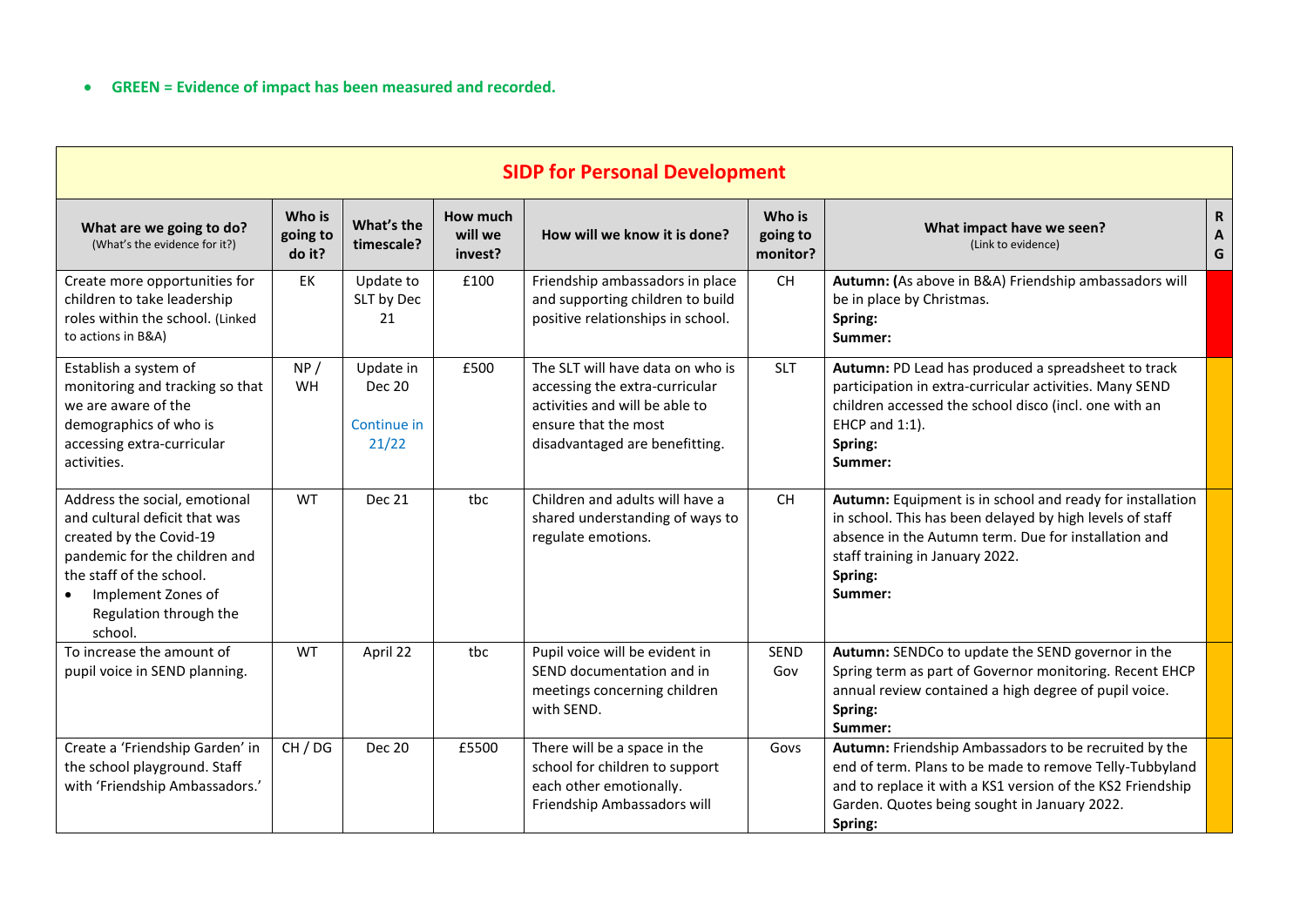|  |  | this area and '<br>will be<br>зтатт | Summer: |
|--|--|-------------------------------------|---------|
|  |  | tra<br>rined too.                   |         |

| Self-                                                              | <b>SEF for Early Years Provision</b>                                                                                                                                                                                                                                                                                                                                                                                                                                                                                                                                                                                                                                                                                                                                                                                                                                                                                                                                                                                                                                                                                                                                                                                                                                                                                                                                                                                                                                                                                                                                                                                                                                                                                                                                                                                                                                                                                                                                                                                                                                                                                                                                                                                                                                                                                                                                                                                                                                                                                                      |
|--------------------------------------------------------------------|-------------------------------------------------------------------------------------------------------------------------------------------------------------------------------------------------------------------------------------------------------------------------------------------------------------------------------------------------------------------------------------------------------------------------------------------------------------------------------------------------------------------------------------------------------------------------------------------------------------------------------------------------------------------------------------------------------------------------------------------------------------------------------------------------------------------------------------------------------------------------------------------------------------------------------------------------------------------------------------------------------------------------------------------------------------------------------------------------------------------------------------------------------------------------------------------------------------------------------------------------------------------------------------------------------------------------------------------------------------------------------------------------------------------------------------------------------------------------------------------------------------------------------------------------------------------------------------------------------------------------------------------------------------------------------------------------------------------------------------------------------------------------------------------------------------------------------------------------------------------------------------------------------------------------------------------------------------------------------------------------------------------------------------------------------------------------------------------------------------------------------------------------------------------------------------------------------------------------------------------------------------------------------------------------------------------------------------------------------------------------------------------------------------------------------------------------------------------------------------------------------------------------------------------|
| <b>Evaluation</b>                                                  | Our Intent / Our Implementation / Our Impact                                                                                                                                                                                                                                                                                                                                                                                                                                                                                                                                                                                                                                                                                                                                                                                                                                                                                                                                                                                                                                                                                                                                                                                                                                                                                                                                                                                                                                                                                                                                                                                                                                                                                                                                                                                                                                                                                                                                                                                                                                                                                                                                                                                                                                                                                                                                                                                                                                                                                              |
| What's<br>working<br>well?                                         | The learning environment is child-friendly and inviting. Children quickly settle and get busy with the activities that are available. The children are familiar with the<br>routines and expectations within the class as they support one another with self-registration with the domino board, before they are brought together on the carpet for<br>a more formal start to the day. Those who find it more difficult are skilfully supported to take part. Continuous provision is enabled through clearly defined resources,<br>inside and out. Resources are available to allow the children to access the outdoors in all weathers. The extensive inside and outside provision seems to provide<br>excellent challenging activities for the children to actively engage in. Children share their ideas and work collaboratively in the mud kitchen and natural area, which<br>provides opportunities for the development of vocabulary. Staff also develop children's communication and language skilfully through singing songs, nursery rhymes<br>and playing games. They develop children's love of reading through reading aloud and telling stories and rhymes, which compliments the more formal teaching of<br>phonics through the Read, Write, Inc program. Planning is completed both dynamically and at the end of the day. This is based on observations made by the<br>experienced EYFS staff that are recorded and shared with parents on Tapestry. Long-term planning is aligned with KS1 and KS2 to create coherence and clarity. Children<br>are accurately assessed upon entry to the school. The experienced staff team meet the needs of the children well. A phased start to the school year enabled the children<br>to settle quickly and the staff to start to understand the needs of the children too. There is a positive balance in the Early Years between exploration and play with the<br>need to prepare the children for Key Stage 1. The deployment of the EAL specialist EA into the Early Years has started to have positive effects on the attainment of the<br>high number of EAL children - this will need further embedding. The covered outside area is extensive and arranged into zones to develop different areas of the Early<br>Learning Goals. The EYFS curriculum is responsive to the children's needs. The EYFS curriculum is linked to the curriculum through the rest of the school - this means<br>that the children start in subject disciplines in their first year of school. |
| <b>What</b><br>needs to<br>improve?<br><b>What are</b><br>we going | The children to be given more opportunities to develop independence following the Covid-19 restrictions last year. Staff in the EYFS need to be provided with<br>opportunities for supervision - as advised by the VNET review. The proportion of children achieving the Good Level of Development in writing needs to improve from<br>41% in 2021. A high percentage of children start school needing intervention in the area of communication and language - 90% require intervention. The children need<br>more opportunities to learn in the outdoors - this forms part of the recovery project for the school, it also is in response to advice received from the NCC Inclusion Team<br>with regards to children who struggle to self-regulate. There is a high level of SEND need in the new Reception class. The use of key adults and 1:1 EAs will be essential<br>to meeting the needs of the children. The structure of the school's staffing will need to be adapted to allow for this. There needs to be a greater shared clarity through<br>the school of what is required under the new EYFS curriculum.<br>Create a shared clarity of the new Early Learning Goals - EYFS, SLT & wider staff team. Increase the outdoor learning opportunities that are available for the children.<br>Increase the proportion of children achieving the ELG in writing from 41% in 2021. Improve the early identification and support for the increasing number of children in                                                                                                                                                                                                                                                                                                                                                                                                                                                                                                                                                                                                                                                                                                                                                                                                                                                                                                                                                                                                                                                           |
| to do<br>about it?                                                 | the Early Years who have English as an additional language, SEND and those that present with communication and language difficulties.                                                                                                                                                                                                                                                                                                                                                                                                                                                                                                                                                                                                                                                                                                                                                                                                                                                                                                                                                                                                                                                                                                                                                                                                                                                                                                                                                                                                                                                                                                                                                                                                                                                                                                                                                                                                                                                                                                                                                                                                                                                                                                                                                                                                                                                                                                                                                                                                     |
|                                                                    | <b>Judgement against the Ofsted criteria:</b><br><b>OUTSTANDING</b>                                                                                                                                                                                                                                                                                                                                                                                                                                                                                                                                                                                                                                                                                                                                                                                                                                                                                                                                                                                                                                                                                                                                                                                                                                                                                                                                                                                                                                                                                                                                                                                                                                                                                                                                                                                                                                                                                                                                                                                                                                                                                                                                                                                                                                                                                                                                                                                                                                                                       |

**RED = Either it hasn't been started yet or it is in the early stages of change.**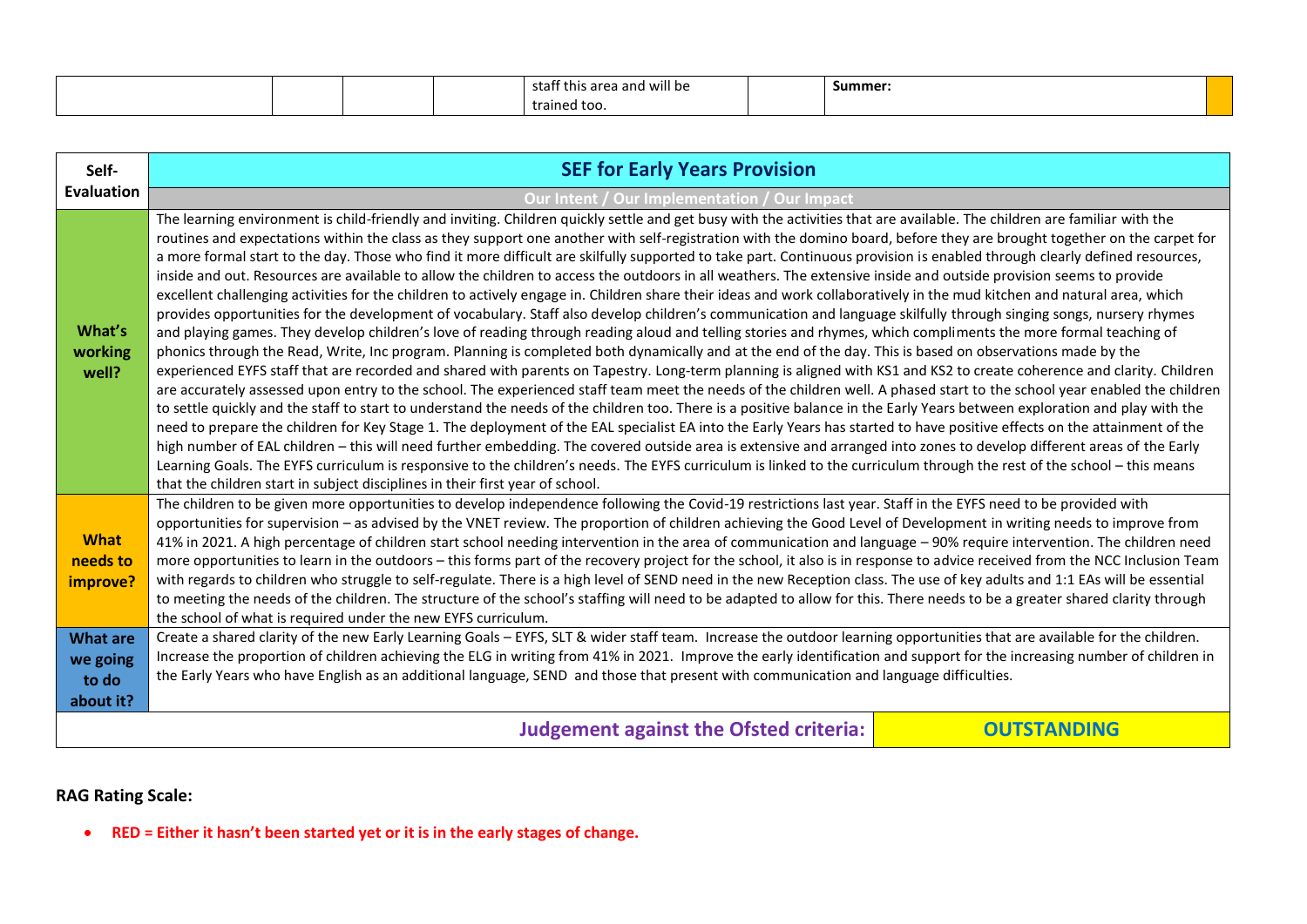- **AMBER = It has been started and there is some evidence of impact.**
- **GREEN = Evidence of impact has been measured and recorded.**

| <b>SIDP for Early Years Provision</b>                                                                                                                                                                                                            |                              |                            |                                |                                                                                                                                                             |                                |                                                                                                                                                                                                                                                                                                                                |                       |  |  |
|--------------------------------------------------------------------------------------------------------------------------------------------------------------------------------------------------------------------------------------------------|------------------------------|----------------------------|--------------------------------|-------------------------------------------------------------------------------------------------------------------------------------------------------------|--------------------------------|--------------------------------------------------------------------------------------------------------------------------------------------------------------------------------------------------------------------------------------------------------------------------------------------------------------------------------|-----------------------|--|--|
| What are we going to do?<br>(What's the evidence for it?)                                                                                                                                                                                        | Who is<br>going to<br>do it? | What's the<br>timescale?   | How much<br>will we<br>invest? | How will we know it is done?                                                                                                                                | Who is<br>going to<br>monitor? | What impact have we seen?<br>(Link to evidence)                                                                                                                                                                                                                                                                                | $\mathbf R$<br>A<br>G |  |  |
| Create a shared clarity of the<br>new Early Learning Goals -<br>EYFS, SLT & wider staff team.                                                                                                                                                    | <b>TC</b>                    | July 22                    | £400                           | All teachers and Educational<br>Assistants can talk about the<br>end goals of the EYFS. New EYFS<br>EAs will be able to talk<br>confidently about the EYFS. | <b>CH</b>                      | Autumn: CPD delivered for new EYFS staff on the Sept<br>Inset day. CPD to be delivered to wider staff team in the<br>Spring term.<br>Spring:<br>Summer:                                                                                                                                                                        |                       |  |  |
| Conduct a thorough baseline of<br>the children and plan for<br>identified needs.                                                                                                                                                                 | <b>TC</b>                    | Oct 1/2 term               | £200                           | TC will have an accurate picture<br>of the children's starting points<br>and will have a plan for how to<br>get them ready for KS1                          | CH/CD                          | Autumn: Reception Baseline Assessment complete.<br>Medium Term Plans adapted in the light of these<br>assessments. Particularly in maths.<br>Spring:<br>Summer:                                                                                                                                                                |                       |  |  |
| Increase the proportion of<br>children achieving the ELG in<br>writing from 41% in 2021.                                                                                                                                                         | <b>TC</b>                    | July 22                    | tbc                            | The number of children<br>achieving the ELG for writing will<br>enable the over all GLD to be in<br>excess of 50%                                           | CD&CH                          | Autumn: Lots of fine motor skills and pre-writing<br>activities planned to support the children's early writing<br>skills. Whole class writing takes place every day.<br>Spring:<br>Summer:                                                                                                                                    |                       |  |  |
| Improve the early identification<br>and support for the increasing<br>number of children in the Early<br>Years who have English as an<br>additional language, SEND and<br>those that present with<br>communication and language<br>difficulties. | TC&<br><b>WT</b>             | Update in<br><b>Dec 21</b> | £2,200                         | Pupil Progress meetings at the<br>end of the Autumn term will<br>show that those children who<br>were a concern in September<br>are making progress in C&L  | <b>WT</b>                      | Autumn: 10% of class EA time is devoted to WellComm<br>support. EAL EA is being deployed to support high need<br>of EAL in the class. Child with EHCP is well supported by<br>1:1 EAs. A child with high level of SEND need is receiving<br>an EHCP following a successful application by the<br>SENDCo.<br>Spring:<br>Summer: |                       |  |  |
| Increase the outdoor learning<br>opportunities that are available<br>for the children.                                                                                                                                                           | <b>TC</b>                    | April 22                   | £200                           | Provision of wet weather gear<br>so that children can go out in all<br>weathers. Mini nature explorers<br>takes place weekly. Moe                           | CH&CD                          | Autumn: Wet-weather gear has been ordered to allow<br>children to be outside in all weathers. More lessons are<br>taking place outdoors. Bike riding sessions have increased<br>in frequency.<br>Spring:                                                                                                                       |                       |  |  |